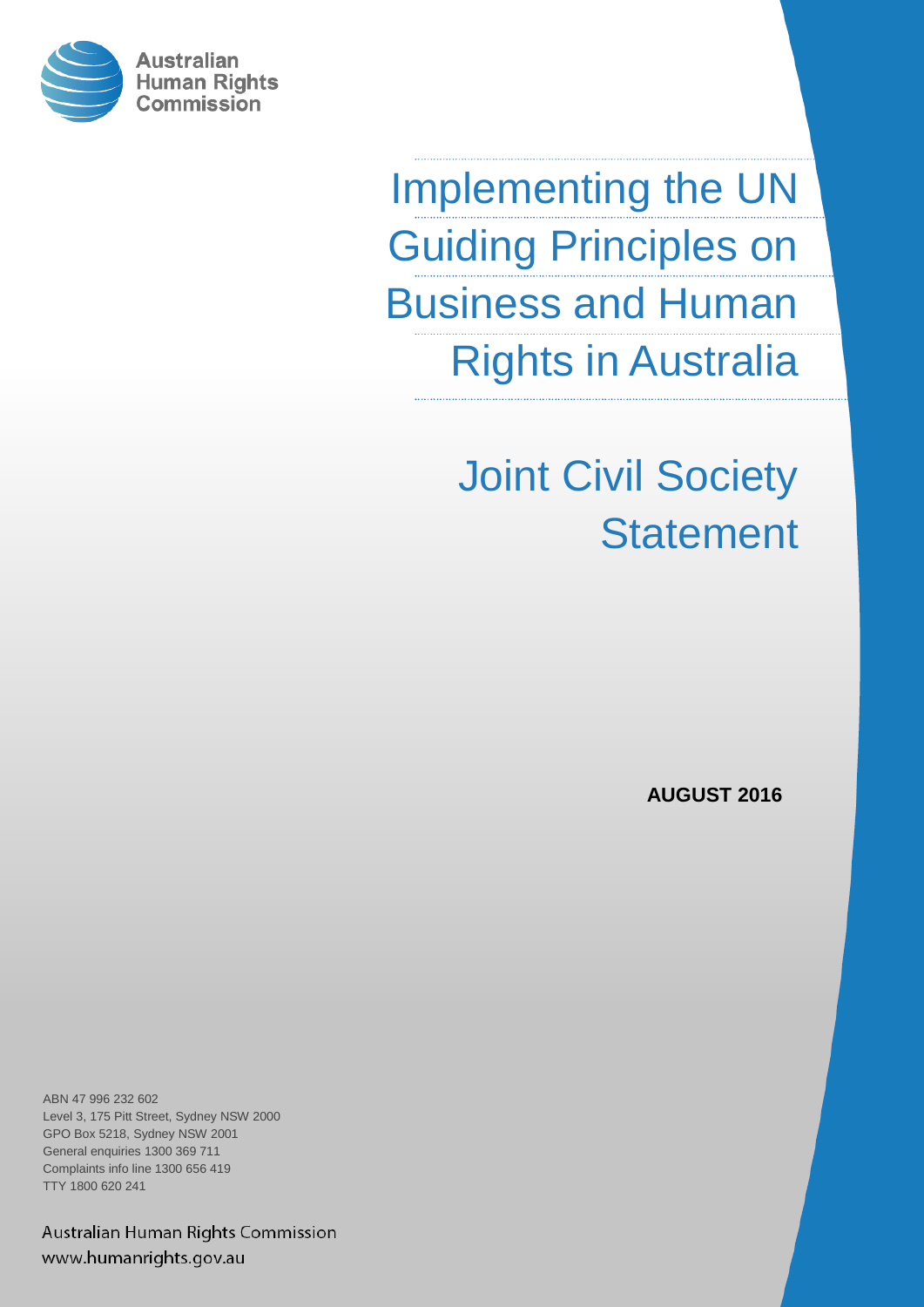## **Table of Contents**

| 1              | 1.1 |                                                                    |  |
|----------------|-----|--------------------------------------------------------------------|--|
|                | 1.2 |                                                                    |  |
| 2 <sup>1</sup> |     |                                                                    |  |
|                | 2.1 |                                                                    |  |
|                | 2.2 |                                                                    |  |
|                | 2.3 |                                                                    |  |
|                |     |                                                                    |  |
| 3              |     |                                                                    |  |
|                |     |                                                                    |  |
| 4              |     |                                                                    |  |
| 5              |     |                                                                    |  |
|                | 5.1 |                                                                    |  |
|                | 5.2 |                                                                    |  |
| 6              |     |                                                                    |  |
| $\overline{7}$ |     |                                                                    |  |
|                | 7.1 |                                                                    |  |
|                | 7.2 |                                                                    |  |
|                | 7.3 | The Corporate Responsibility to Respect Human Rights (Pillar 2) 15 |  |
|                | 7.4 |                                                                    |  |
| 8              |     |                                                                    |  |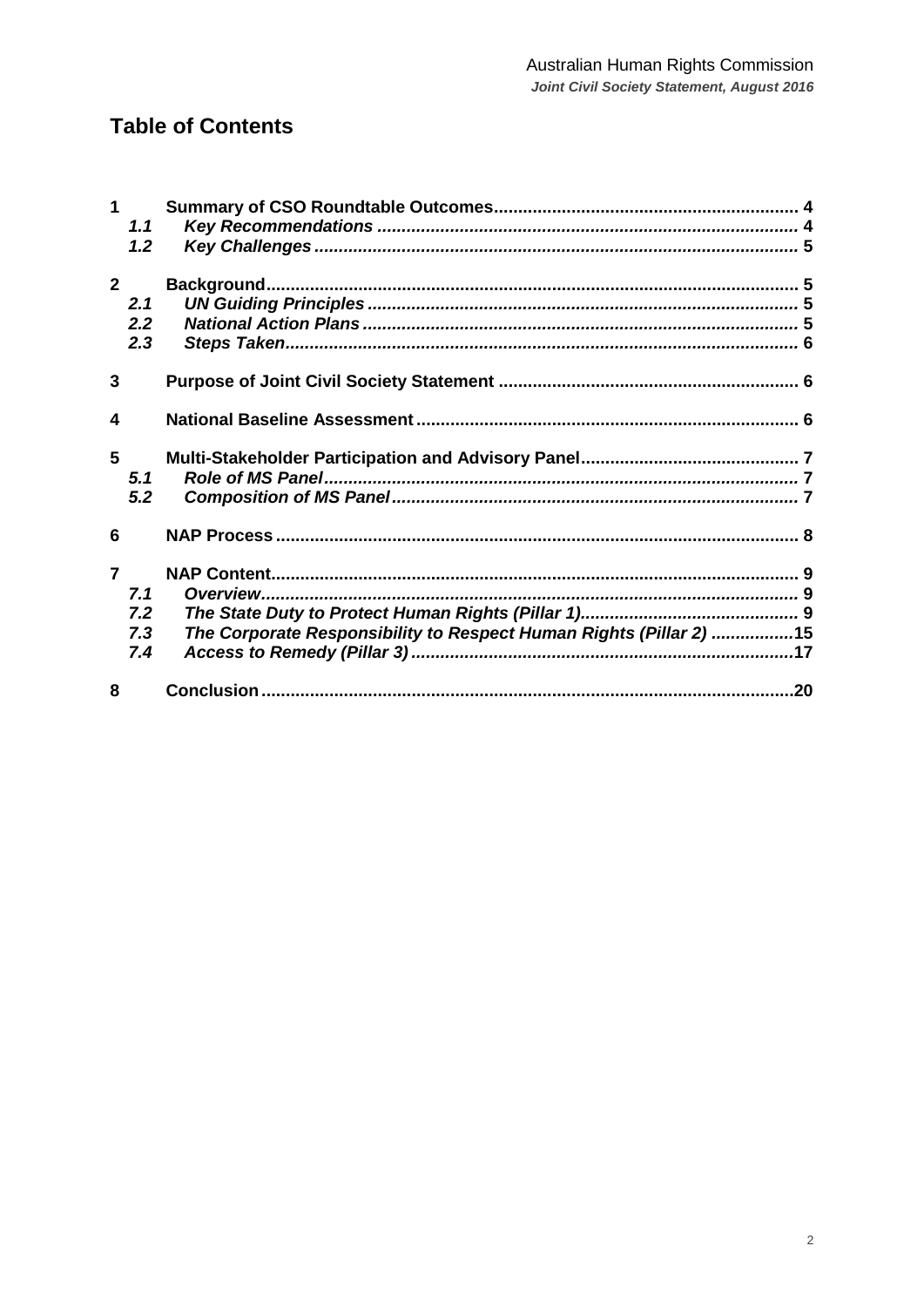## **Joint Civil Society Statement**

#### **Author:**

Amy Sinclair (on behalf of the Australian Human Rights Commission)

#### **Contributor**:

Rachel Ball (Human Rights Law Centre)<sup>1</sup>

#### **Supporters:**

Amnesty International Australia Australian Council of Trade Unions Australian Human Rights Commission Australian Human Rights Law Centre, University of New South Wales Australian Lawyers for Human Rights Castan Centre for Human Rights Law, Monash University Catalyst Australia Human Rights Council of Australia Human Rights Law Centre Jesuit Social Services Jubilee Australia Law Council of Australia No Business in Abuse Oxfam Australia The Australia Institute UNICEF Australia Uniting Church in Australia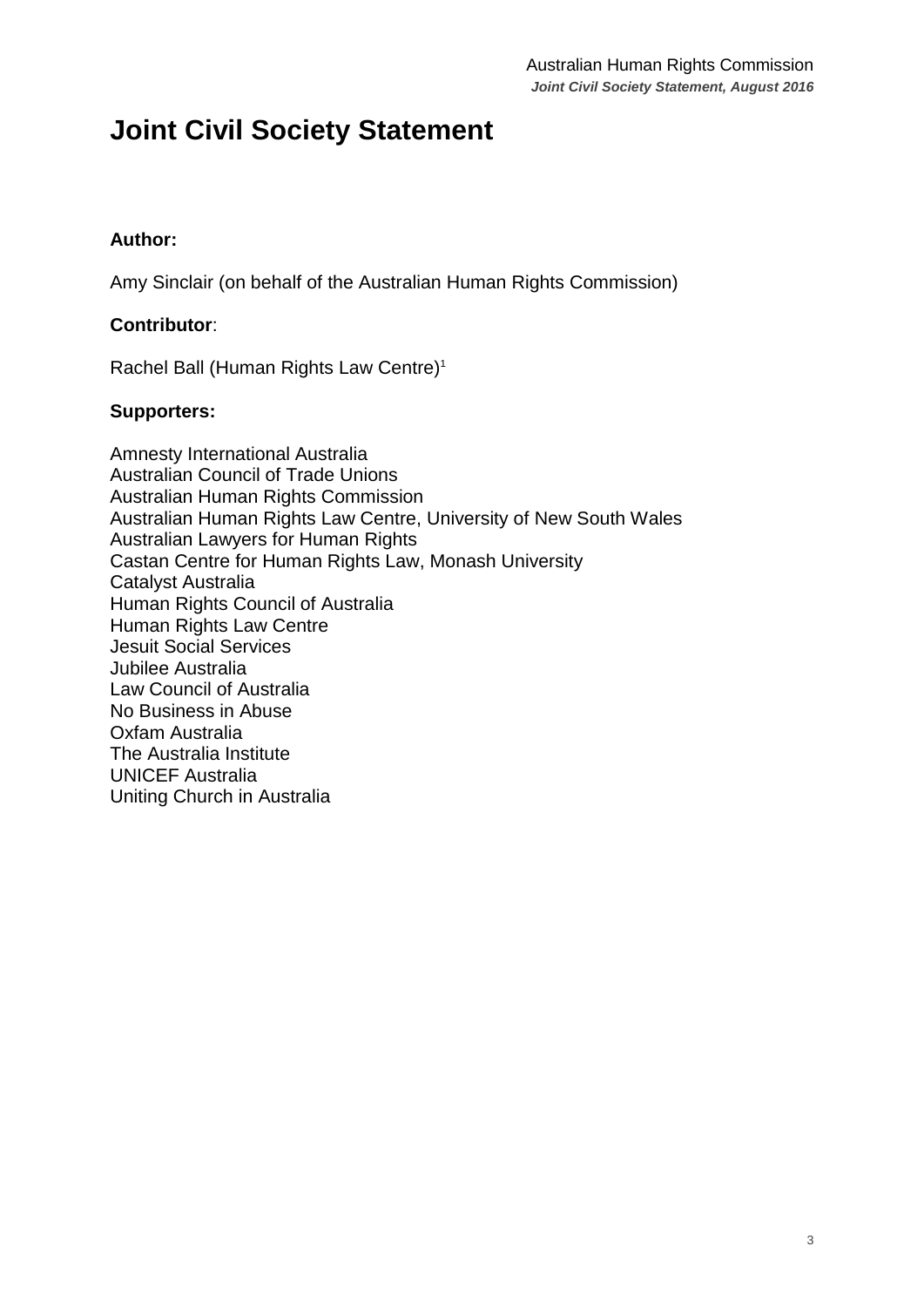# <span id="page-3-0"></span>**1 Summary of CSO Roundtable Outcomes**

On 25 May 2016, the Australian Human Rights Commission (the Commission) hosted a roundtable meeting for civil society representatives, including nongovernmental organisations and academia (the CSO Roundtable). This Joint Civil Society Statement (Statement) reflects the key outcomes of the CSO Roundtable.

The key question underpinning this Statement is: *how are the UNGPs to be*  operationalised in Australia? This Statement sets out civil society's<sup>2</sup> initial recommendations to the Australian Government on the implementation of the UN Guiding Principles on Business and Human Rights (UNGPs) in Australia.

### <span id="page-3-1"></span>*1.1 Key Recommendations*

Civil society's key recommendations for the Australian Government are:

- establish a **multi-stakeholder advisory group** as a priority;
- conduct a thorough, consultative and efficient **national baseline assessment**;
- develop a **national action plan** on business and human rights (NAP) that contains specific, forward-looking commitments, timelines and allocated responsibilities;
- meet criteria for the NAP development **process**:
	- $\circ$  a high level of transparency
	- o multi-stakeholder participation and consultations
	- o an evidence-based approach
	- o a monitoring and review mechanism
- meet criteria for NAP **content**:
	- $\circ$  UNGPs as a foundation
	- o include action-orientated, forward-looking targets
	- o address interests of all groups in society (including the most marginalised)
	- o include measures to ensure adequate access to remedy
- lead by example, particularly in **public procurement** and the operation of state-owned, controlled and supported business enterprises;
- develop clear **guidance for business<sup>3</sup>** on how to respect human rights in accordance with the UNGPs, including on human rights due diligence and reporting;
- develop options for safeguarding, supporting and developing mechanisms that provide access to **remedy** for the victims of business-related human rights abuses;
- strengthen the Australian **OECD National Contact Point**; and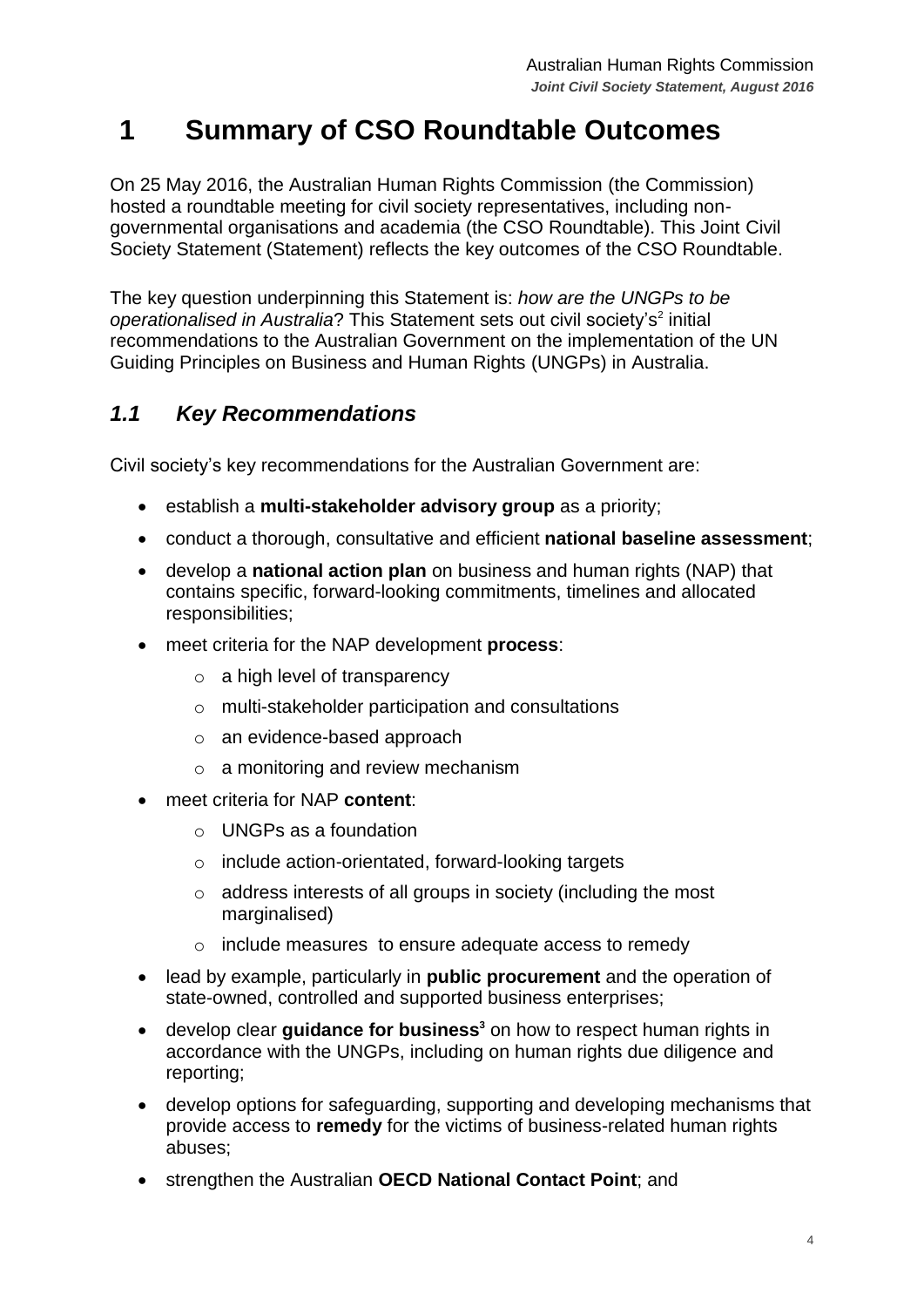commit adequate **resources** to implementing the UNGPs.

### <span id="page-4-0"></span>*1.2 Key Challenges*

Civil society recognises the following issues as representing key business and human rights challenges for Australia and as requiring attention:

- migrant labour exploitation in Australia;
- labour abuses in the supply chains of Australian businesses;
- role of institutional investors and finance institutions in contributing, through their funding activities, to the commission of business-related human rights abuses;
- access to remedy for people who suffer harm as a result of corporate human rights abuses; and
- offshore operations of Australian companies.

# <span id="page-4-1"></span>**2 Background**

### <span id="page-4-2"></span>*2.1 UN Guiding Principles*

The *[UN Guiding Principles on Business and Human Rights](http://www.ohchr.org/Documents/Publications/GuidingPrinciplesBusinessHR_EN.pdf)* (UNGPs) were unanimously endorsed by the United Nations Human Rights Council (UNHRC) in June 2011. The Australian Government co-sponsored this resolution. The UNGPs provide an international standard for addressing and preventing negative human rights impacts associated with business activity.

### <span id="page-4-3"></span>*2.2 National Action Plans*

National action plans (NAPs) are policy statements that provide an overall strategy and set of government commitments in a given policy area. In relation to business and human rights, NAPs articulate a government's strategy for implementing the UNGPs. This requires introducing improvements to the existing legal, regulatory and policy framework to fully implement the UNGPs and better protect against corporaterelated human rights abuses. As State instruments, NAPs are primarily directed at meeting a State's obligations under Pillars 1 (duty to protect human rights) and 3 (providing access to remedy) of the UNGPs. NAPs also provide a mechanism for States to support business in fulfilling its obligations under Pillar 2 (corporate responsibility to respect human rights) of the UNGPs.

The development of business and human rights-related NAPs and uptake of the UNGPs are corresponding and complementary processes. The development of a NAP is intended to ensure that UNGPs implementation is efficient, targeted, measureable and informed and supported by relevant stakeholders.

The UN Human Rights Council (UNHRC) supports the development of NAPs as a method for achieving UNGP uptake. In June 2014, the UNHRC called on member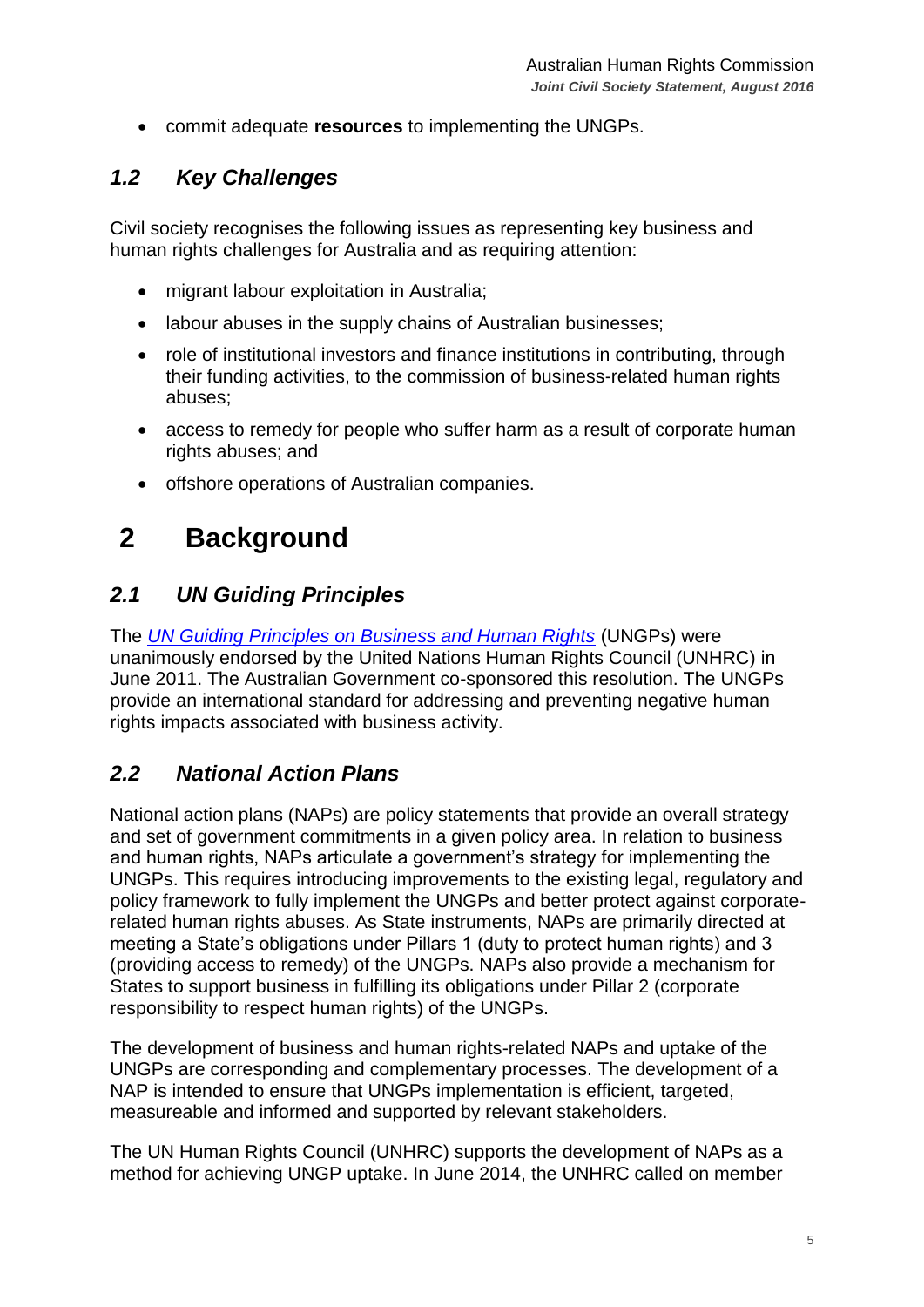States to adopt NAPs as a means of implementing the UNGPs within their respective territories and jurisdictions.<sup>4</sup> The Australian Government supported this resolution.

To date, 10 NAPs<sup>5</sup> have been completed with a further  $27^{\circ}$  underway across the world.

## <span id="page-5-0"></span>*2.3 Steps Taken*

In March 2016, the Australian Government announced its intention to undertake a national consultation in 2016 on the implementation of the UNGPs. <sup>7</sup> The announcement was made in response to recommendations arising from Australia's UN Universal Periodic Review appearance in November 2015. The announcement also responded to calls for a NAP from civil society organisations in early 2016. $8$  It is hoped that a clear intention to develop a NAP to implement the UNGPs will emerge from the national consultation to be convened by the government later this year.

In response to this announcement, and in preparation for the government consultation, the Australian Human Rights Commission (the Commission) hosted a roundtable meeting on Wednesday 25 May 2016 for civil society representatives, including non-governmental organisations and academia (the CSO Roundtable). Those organisations identified as being in support of this Statement (on page 3) were represented at the CSO Roundtable.

The purpose of the CSO Roundtable was to discuss ideas and build consensus amongst representatives of civil society on the measures required to progress Australia's implementation of the UNGPs. The CSO Roundtable discussions were structured by reference to the three pillars of the UNGPs. The discussions focused on the role of the government in implementing the UNGPs in Australia.

# <span id="page-5-1"></span>**3 Purpose of Joint Civil Society Statement**

This Statement articulates the key outcomes of the CSO Roundtable. It draws on briefing papers that were prepared by a number of non-governmental organisations in advance of the CSO Roundtable. It has been prepared in order to provide recommendations to the Australian Government from civil society on next steps in implementing the UNGPs in Australia. The recommendations in this Statement relate to the national baseline assessment (NBA), a potential NAP and multi-stakeholder engagement and participation in both these processes.

The recommendations in this Statement constitute a starting point. They will be further developed by civil society as the consultation processes proceed.

## <span id="page-5-2"></span>**4 National Baseline Assessment**

The conduct of a comprehensive NBA of existing laws, policies, mechanisms and practices to determine the scope of current UNGPs implementation in Australia is a key priority for civil society.<sup>9</sup> The development of an effective NAP requires adopting a tailor-made approach. One size does not fit all and a thorough NBA is essential to ensure that any future NAP is framed so as to address Australia's needs. Gaps in the implementation of the UNGPs identified in Australia's existing human rights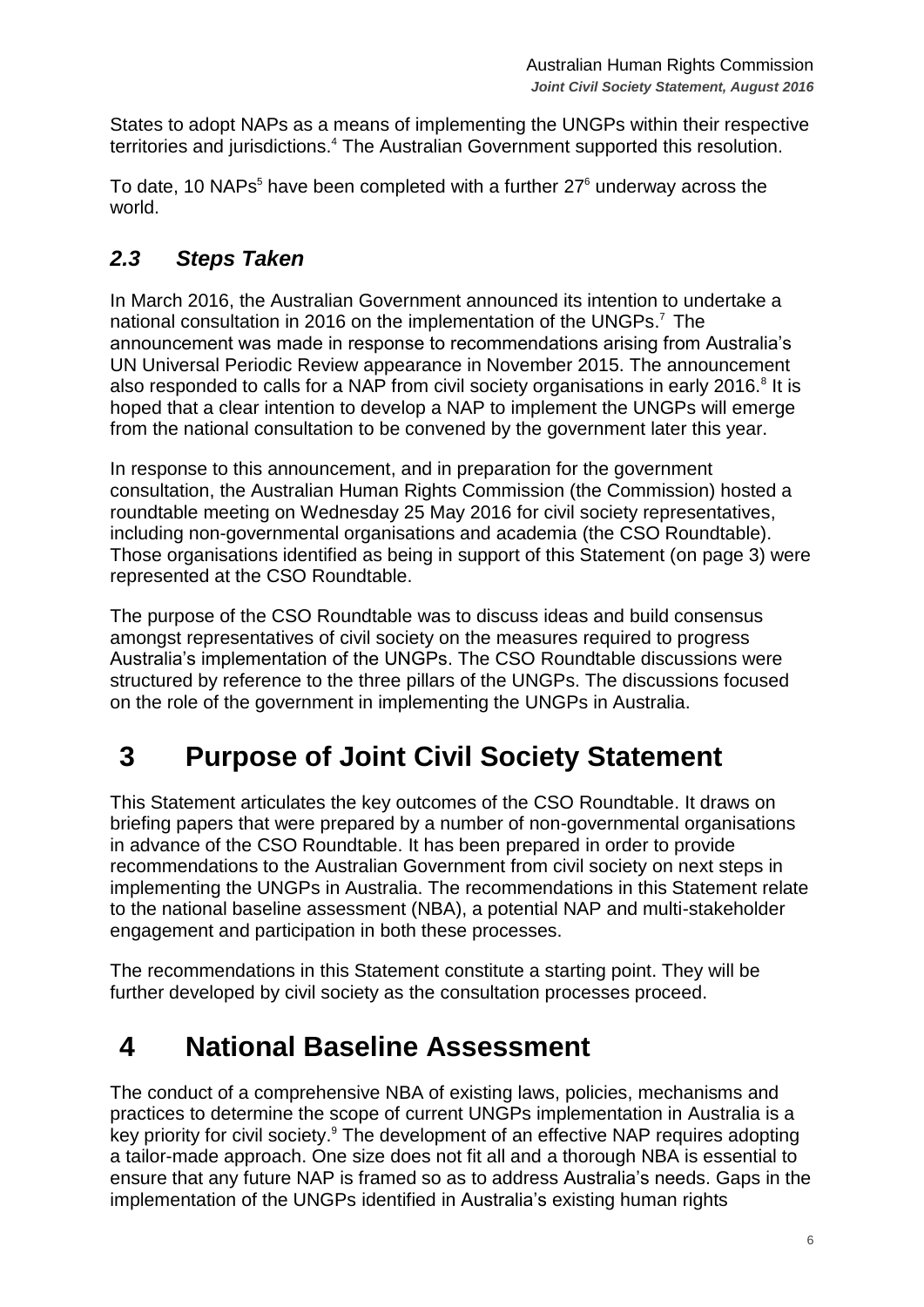framework by the NBA can then be addressed in, and form the basis of, an ensuing NAP. It is critical that the NBA is approached as a gap analysis process and not merely a mapping of existing measures already undertaken by the government in relation to business and human rights.

Effective multi-stakeholder consultation and engagement will also be a critical in achieving successful NBA outcomes. It is recommended that representatives of all stakeholder groups impacted by business activities be consulted, including people and groups experiencing vulnerability, affected communities and human rights defenders<sup>10</sup>. It is recommended that an independent, multi-stakeholder advisory panel (the MS Panel) be established to advise the government on the NBA (see further at 5 below).

Civil society views a NBA as critical in order to:

- facilitate an evidence-based approach to NAP development;
- identify gaps in UNGP implementation; and
- establish forward-looking, specific, concrete steps to build strong foundations for an effective future NAP.

## <span id="page-6-0"></span>**5 Multi-Stakeholder Participation and Advisory Panel**

As stated previously, multi-stakeholder participation in the NBA and, potentially, NAP processes is essential and represents a key priority for civil society. To facilitate multi-stakeholder input into the process, the timely establishment of the MS Panel is recommended. This will enable key stakeholder engagement from the commencement of the NBA process which, in turn, will enhance the legitimacy and effectiveness of outcomes.

### <span id="page-6-1"></span>*5.1 Role of MS Panel*

It is recommended that the MS Panel be established to:

- act as an advisory group to provide independent expert advice to the government on the scope, content and conduct of the NBA and, potentially, the NAP processes;
- facilitate the exchange of expertise and knowledge; and
- act as a liaison point, and facilitate open lines of communication, between the government, civil society and the business community.

### <span id="page-6-2"></span>*5.2 Composition of MS Panel*

It is recommended that stakeholder groups with an interest and expertise in matters relating to business and human rights and national action plan initiatives are represented on the MS Panel. The composition of the MS Panel should reflect an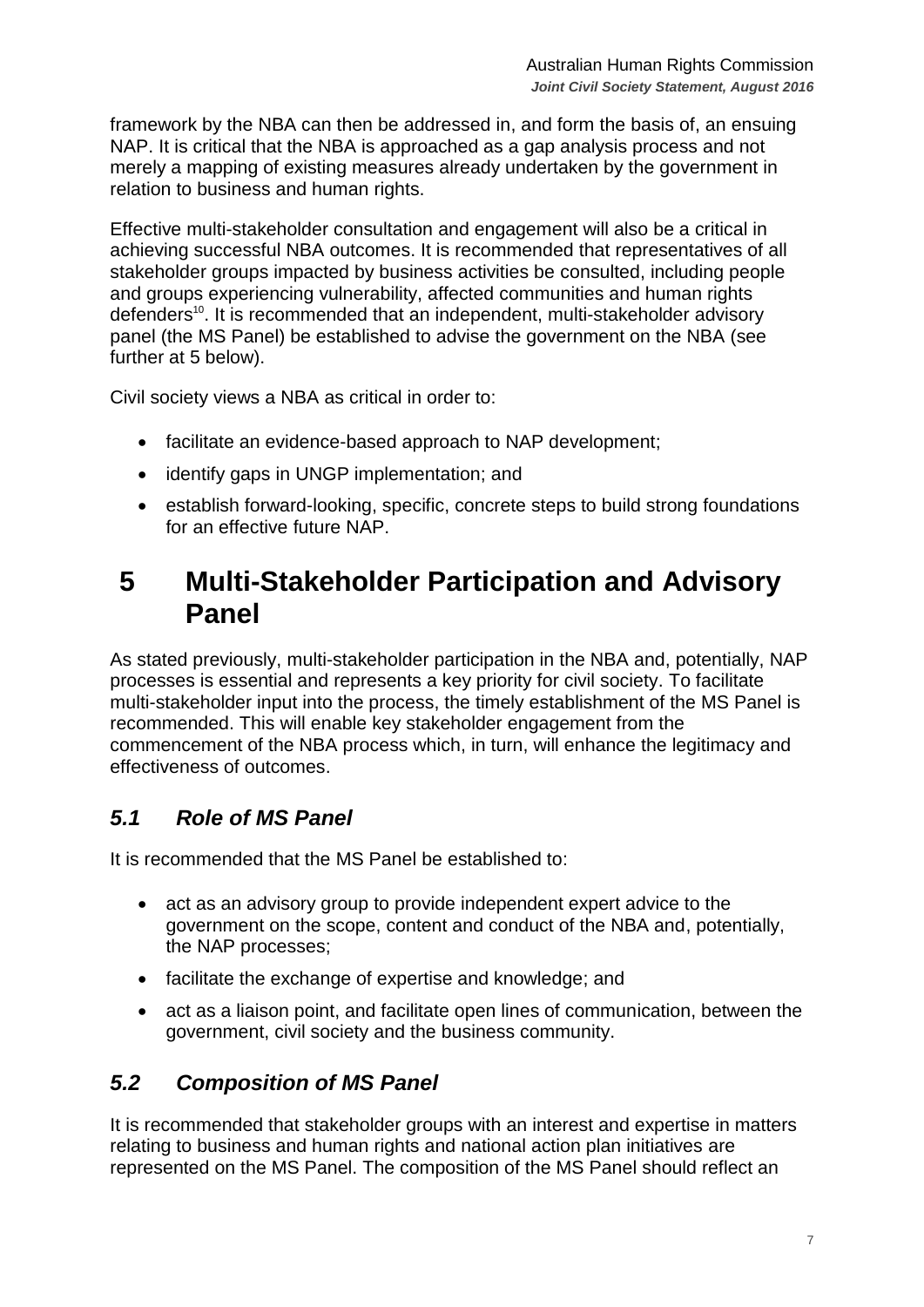equitable balance of stakeholder groups, with business and civil society interests being equally represented. Key groups to be represented include:

- business and industry;
- non-governmental organisations;
- trade unions;
- academia: and
- the national human rights institution.

Civil society considers the establishment of the MS Panel to be critical in order to:

- assist in developing comprehensive frameworks for the NBA and NAP development; and
- facilitate effective multi-stakeholder participation and oversight in the NBA and NAP processes.

## <span id="page-7-0"></span>**6 NAP Process**

The development of a NAP via an inclusive, multi-stakeholder process in which all potentially impacted groups have an opportunity to participate is a key priority for civil society.

To assist in achieving this, it is recommended that the following criteria are met with respect to a NAP development process:

- establish the **MS Panel**;
- develop **terms of reference** and agreed language, using defined terms for greater certainty and common understanding;
- allocate adequate **resources** to the NAP process;
- develop a **participatory dialogue** process via multi-stakeholder engagement and communicate consultation outcomes;<sup>11</sup>
- adopt an **evidence-based** approach involving a rigorous NBA<sup>12</sup> with the input of civil society;
- ensure **transparency** around the NAP development process and information generated by it;
- establish and publish a NAP **timetable**, relating to the initial NAP and subsequent updated versions;
- provide regular **opportunities** for review of NAP drafts;
- ensure **policy coherence** by adopting a whole of government approach to NAP development; and
- include a robust NAP impact **review mechanism** that involves civil society.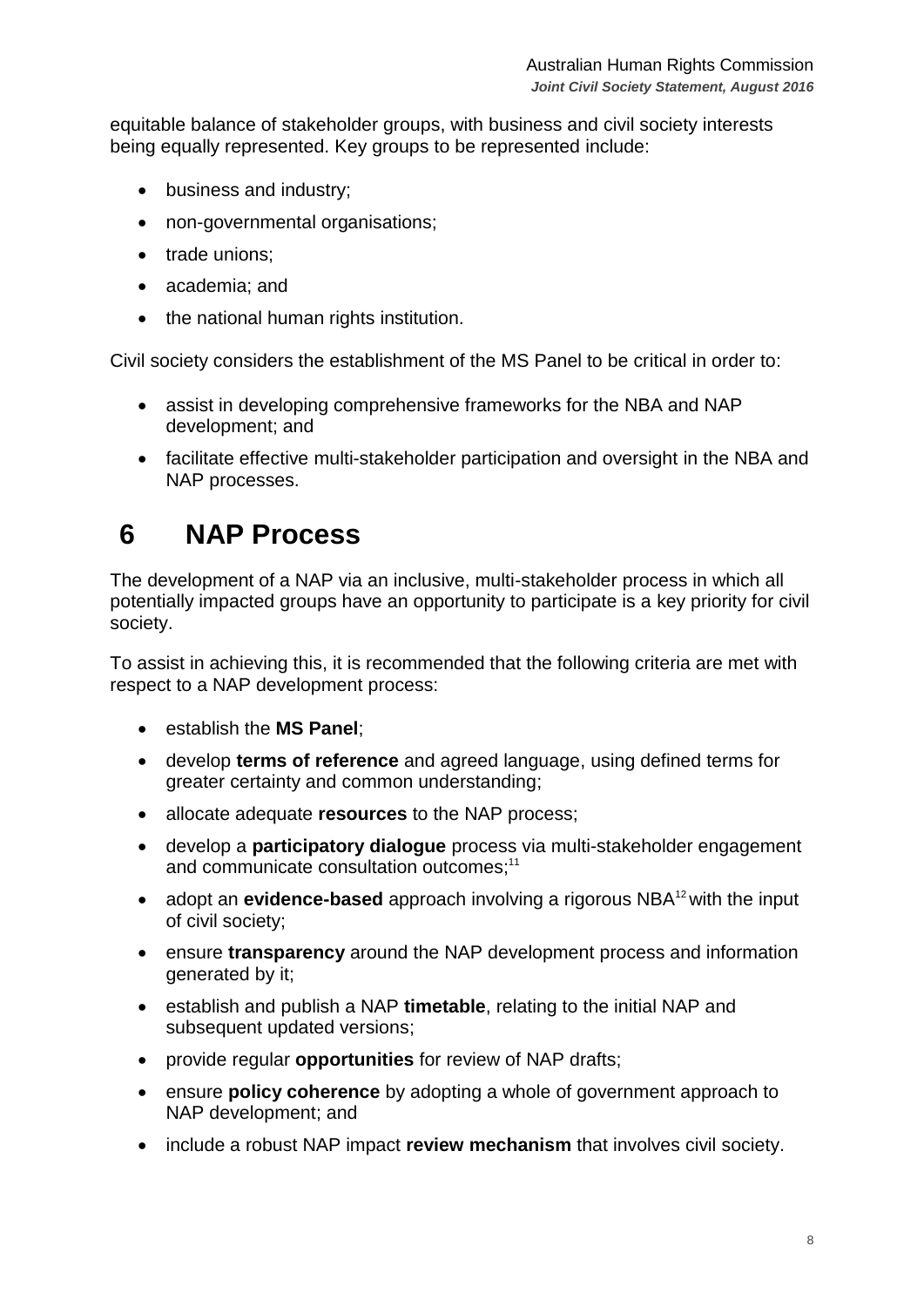# <span id="page-8-0"></span>**7 NAP Content**

### <span id="page-8-1"></span>*7.1 Overview*

The development of a proactive, target-driven NAP that affects real change is a key priority for civil society.

In achieving this outcome, it is recommended that the content of a NAP meets the following criteria:

- include **statements** that:
	- o the Australian Government is committed to implementing the UNGPs
	- o Australian companies are expected to respect human rights, at home and overseas, and so are their subsidiary companies, wherever operating
	- o Australian companies are expected to seek to prevent human rights abuses by other parties with which they are connected
- ensure that the NAP is founded on the **UNGPs**;
- **address gaps** in domestic frameworks, as identified by a NBA;
- address and protect the human rights of all members of society, particularly groups experiencing **vulnerability** including human rights defenders and those facing discrimination;<sup>13</sup>
- include Australia's **national priorities** for action;
- include specific, **forward-looking targets**;
- encourage and support corporate **human rights due diligence**;
- encourage corporate **reporting** on human rights issues and enhanced transparency regimes;<sup>14</sup>
- address the role of the **State as an economic actor**; and
- adequately address access to **remedy** in cases where companies adversely impact human rights.

### <span id="page-8-2"></span>*7.2 The State Duty to Protect Human Rights (Pillar 1)*

#### (a) *General*

Under international human rights law and the UNGPs, States are required to protect human rights from business-related abuse.<sup>15</sup> To meet this obligation. States should consider implementing preventative and remedial measures including policies, legislation, regulations and adjudication.<sup>16</sup>

Civil society considers the following to be key mechanisms through which the Australian Government can discharge its duty to protect human rights under the UNGPs:

• education, training and awareness-raising programs;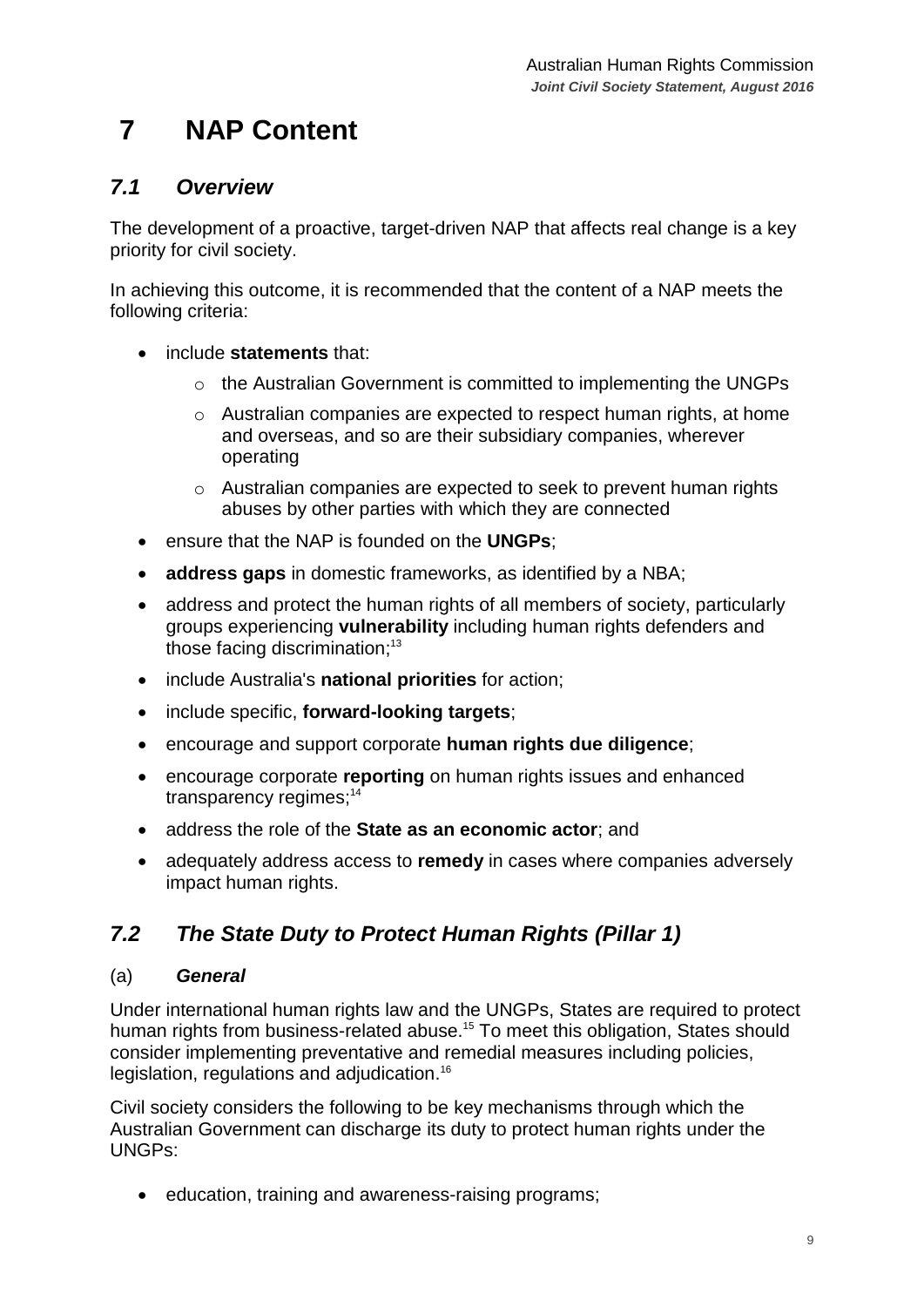- regulation; and
- public procurement practices.

#### (b) *Human rights-related regulation*

#### (i) *Domestic*

It is recommended that, in taking steps to discharge its duty to protect against business-related human rights abuse, the Australian Government gives full consideration to appropriate and effective domestic regulatory measures.

Further, it is recommended that the Australian Government:

- conducts a thorough analysis of existing legal and policy frameworks via a NBA (see section 4 above);
- considers how best to encourage a corporate culture of respect for human rights through preventative measures;
- develops guidance for business on how to respect human rights in accordance with the UNGPs:<sup>17</sup>
- focuses on and explores both legislative options, such as those provided by corporate law frameworks, and non-legislative options for enhancing human rights protections in business practice; 18
- supports and promotes effective corporate human rights due diligence practices (see section 7.3(a) below); and
- encourages and facilitates greater transparency through enhanced human rights-related reporting and disclosure by companies (see 7.3(b) below)

#### (ii) *Extra-territoriality*

The Australian Government has endorsed the UNGPs and has an obligation to implement them. Under the UNGPs, States are required to 'protect against human rights abuse within their *territory and/ or jurisdiction by third parties*'. <sup>19</sup> The UNGPs also require States to set out an expectation that 'all business enterprises domiciled in their territory and/ or *jurisdiction* respect human rights *throughout their operations*'. <sup>20</sup> The UNGPs clearly articulate an expectation that States will take steps to control and influence business activities occurring beyond their geographical borders.

The extra-territorial control of business activities and prevention of human rights abuses in foreign jurisdictions is fundamental to the protection of human rights in a business context. Australian companies frequently operate extra-territorially, either directly or indirectly through their subsidiaries or business relationships. Whilst the question of extra-territorial regulation of Australian business enterprises raises complex legal issues, there is precedent for action.<sup>21</sup>

It is recommended that the Australian Government: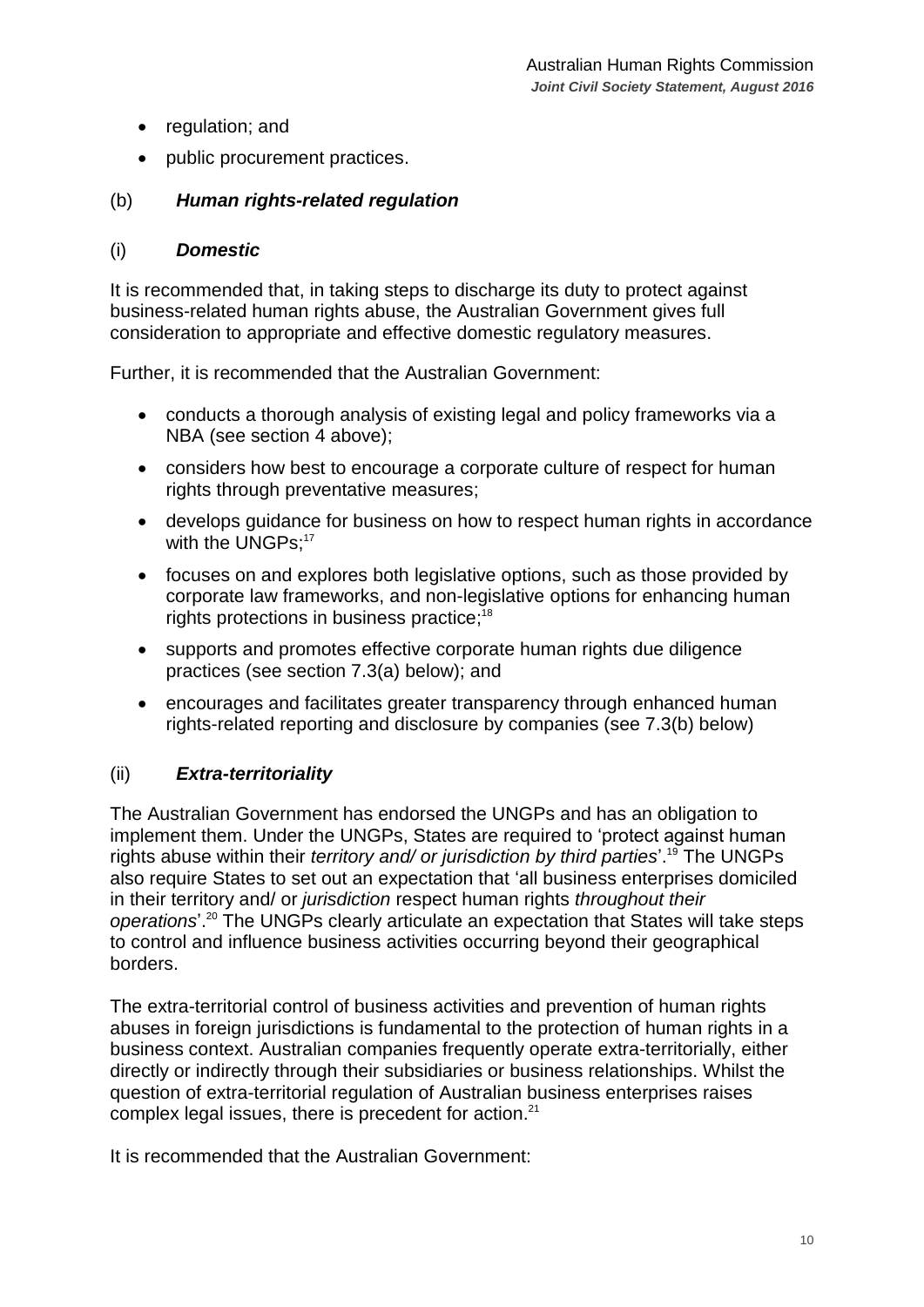- examines, as part of a NBA, the scope of existing domestic laws with extraterritorial application;
- considers the potential of domestic laws in providing a roadmap for enhancing human rights-based regulation of Australian companies in their overseas operations;
- ratifies relevant international conventions (together with optional protocols);
- supports and encourages Australian parent companies in conducting adequate due diligence, in accordance with the UNGPs, to ensure awareness of potential and actual human rights abuses and facilitate prevention or remediation of abuses;
- considers legislative reform imposing liability on parent companies where there is a procedural failure to act with due diligence;
- provides certainty for Australian businesses by clearly articulating an expectation that they respect human rights abroad:
- promotes adherence to human rights standards by Australian businesses in multi-lateral, international and regional fora (such as the UN, the OECD and APEC);
- adequately addresses, in a NAP, issues relating to the regulation and control of Australian business enterprises, both at home and abroad;
- protects and supports, via diplomatic and consular missions, the work of human rights defenders in providing protection against business-related human rights abuse occurring overseas; and
- focuses on Australia's diplomatic missions and consular activities as a vehicle to enhance human rights protection for local communities impacted by Australian businesses operating overseas.

#### (c) *State-Business nexus – ensuring State adherence to human rights standards in its own activities*

A key priority for civil society is that the Australian Government adequately reflects human rights standards in its own policies and procedures. The government is an economic actor in its own right. As such, it is also required to adhere to human rights standards in its business-related activities. **<sup>22</sup>** Further, it would be commendable for the government to endeavour to act as a role model and lead Australia's corporate sector by example.<sup>23</sup>

#### (i) *Government-owned and supported business enterprises*

The Australian Government bears responsibility for the human rights impacts of the businesses that it owns or controls such as the Australian Government Future Fund, the Australian Broadcasting Corporation and Australia Post or supports through, for example, the Department of Foreign Affairs and Trade, Austrade, Tourism Australia, Export Finance and Insurance Corporation, or the Australian Centre for International Agricultural Research (SOEs).

If the government is to effectively promote UNGPs adoption by the private sector, it should similarly adhere to relevant obligations. The UNGPs make it clear that States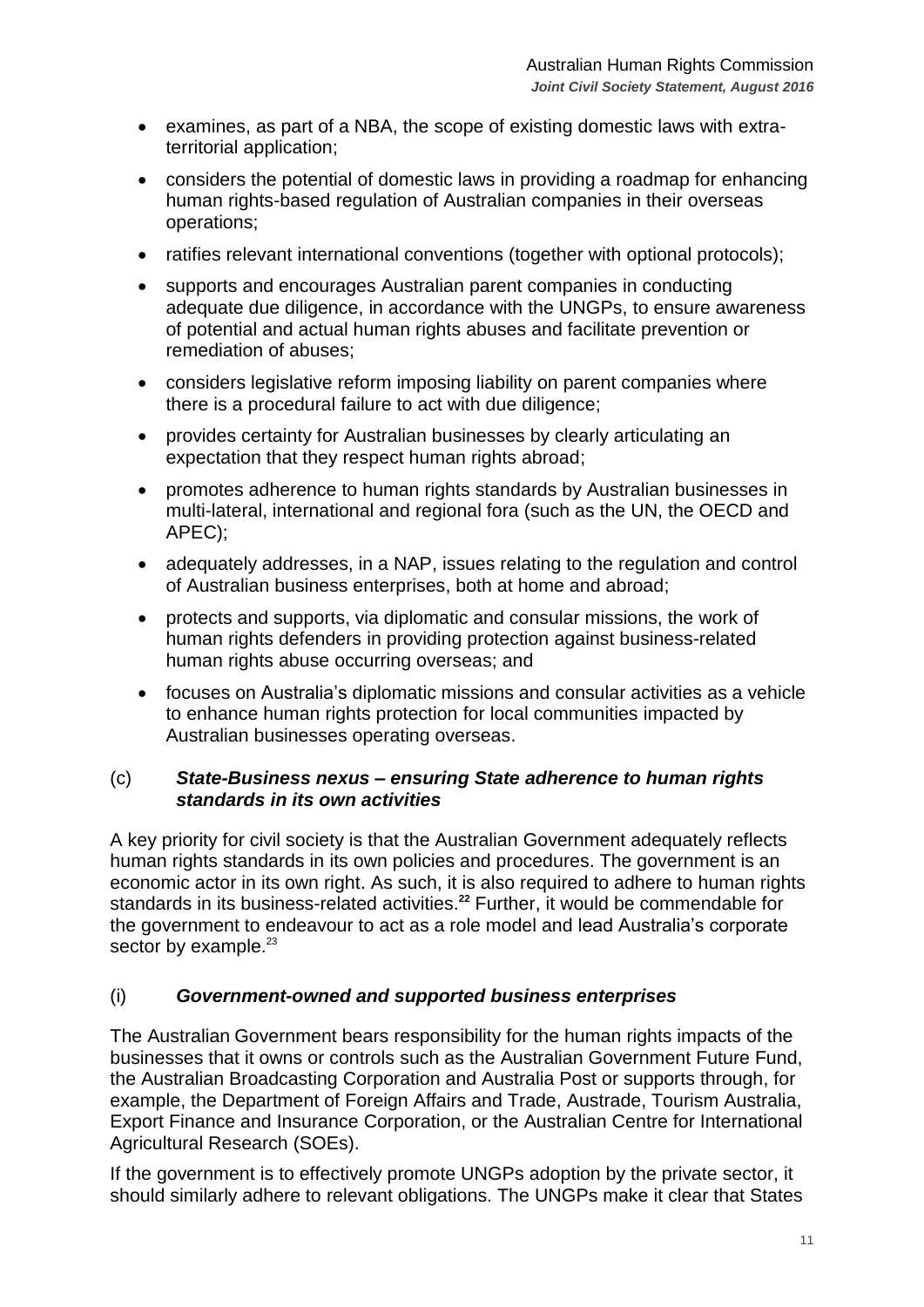are required to take additional steps to protect against human rights abuses by business enterprises that are owned or controlled by the State. $24$  These additional steps may include requiring human rights due diligence.<sup>25</sup> Similarly, the government should ensure that it does not provide support for companies that are failing to meet their human rights responsibilities.

As a first step, it is recommended that the government reviews, as part of the NBA, its policies and procedures relating to SOEs and identifies measures to improve its practices. In considering its obligations, it is recommended that the government has regard to the State-directed recommendations in the report of the UN Working Group on Business and Human Rights to the UN Human Rights Council, *Leading by example – The State, State-owned enterprises and Human Rights,* May 2016.<sup>26</sup>

It is further recommended that the Australian Government:

- ensures that human rights due diligence requirements are built into its own business practices and are a condition of financial, or other, support to business entities with which it partners;
- ensures that companies to which it provides financial, or other, support meet all relevant human rights standards;
- reviews available grievance mechanisms for people affected by the operations of government-owned or controlled companies to ensure their adequacy and consistency with the UNGPs; and
- includes provision for human rights requirements relating to governmentowned and/ or supported business enterprises in a NAP.

#### (ii) *Privatisation*

The UNGPs recognise that States do not relinquish their international human rights obligations when public services are privatised. $27$  The government is obliged to promote compliance with the UNGPs when setting conditions for the privatisation of essential services.

It is recommended that the Australian Government:

- conducts a human rights impact assessment of the potential consequences of any planned privatisation of public services;
- establishes institutional and contractual protections to ensure that human rights are respected in the operation of privatised services; and
- includes provision for human rights requirements relating to privatisation measures in a NAP.

#### (iii) *Government procurement*

Achieving respect for human rights in the Commonwealth's procurement practices is a key priority for civil society.

The government is itself a consumer of goods and services. It wields enormous influence over the private sector's human rights policies and practices through its procurement practices. Procurement spending across all Australian government departments represents approximately 10 percent of Australia's GDP and in 2014-15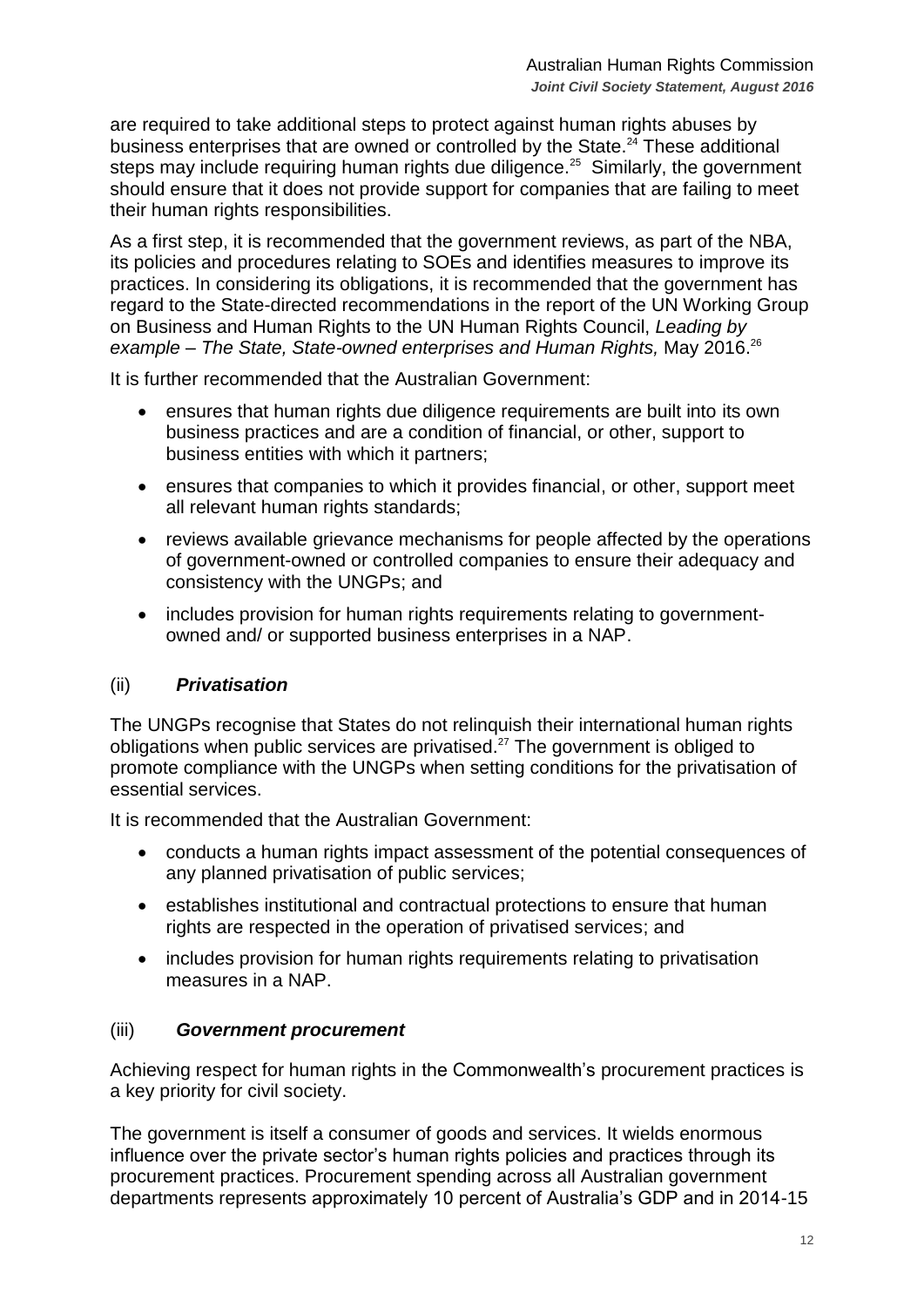the Commonwealth Government signed over 69,000 contracts with a combined value of over \$59 million.<sup>28</sup> Where the suppliers of goods and services to the government are responsible for human rights violations, including in their supply chains, the government may itself be directly implicated.

The UN's former Special Representative on Business and Human Rights, Professor John Ruggie, has recommended that any partnerships between the public and private sectors should:

*'include in their governance arrangements measures to reinforce existing State duties as well as corporate due diligence processes to avoid adverse impacts, and to address them where they do occur. Multi-stakeholder initiatives should also ensure they have in place effective grievance mechanisms consistent with the provisions set out in the guiding principles'*. 29

The Commonwealth procurement policy framework already aims to ensure that businesses supplying goods or services to the government do not use products affected by human trafficking, slavery or slavery-like practices in supply chains.<sup>30</sup> The Commonwealth Procurement Rules preclude entering into contracts with tenderers who have had a judicial decision against them relating to employee entitlements and who have not satisfied any resulting order.<sup>31</sup> These provisions create a model for a more comprehensive incorporation of human rights protections into Commonwealth procurement practices.

It is recommended that:

- the award and renewal of procurement contracts by the government is conditional on the human rights record of a business enterprise and its ongoing commitment to respect human rights;
- ongoing commitments by a business to respect human rights include effective human rights due diligence conducted in accordance with the UNGPs;
- due consideration is also given to the government's obligations under the Sustainable Development Goals (including Target 12.7 which requires the promotion of sustainable public procurement practices); $32$
- human rights requirements are included in the Commonwealth Procurement Rules; and
- human rights-related procurement requirements are applied to the supply of goods or services to the government from both Australian and overseas suppliers.

#### (iv) *Aid and development policy*

Australia's official development assistance includes a focus on 'sustainable economic growth driven by the private sector' and directs Australia's development assistance towards the pursuit of economic growth through the promotion of free markets, trade agreements and private sector development.<sup>33</sup> Examples of DFAT programs that seek to harness the private sector include the Mining for Development Initiative, 'aid for trade' policy and private sector involvement in the delivery of aid.

While the private sector has the capacity to contribute to economic growth, poverty alleviation and human development, businesses can also undermine those goals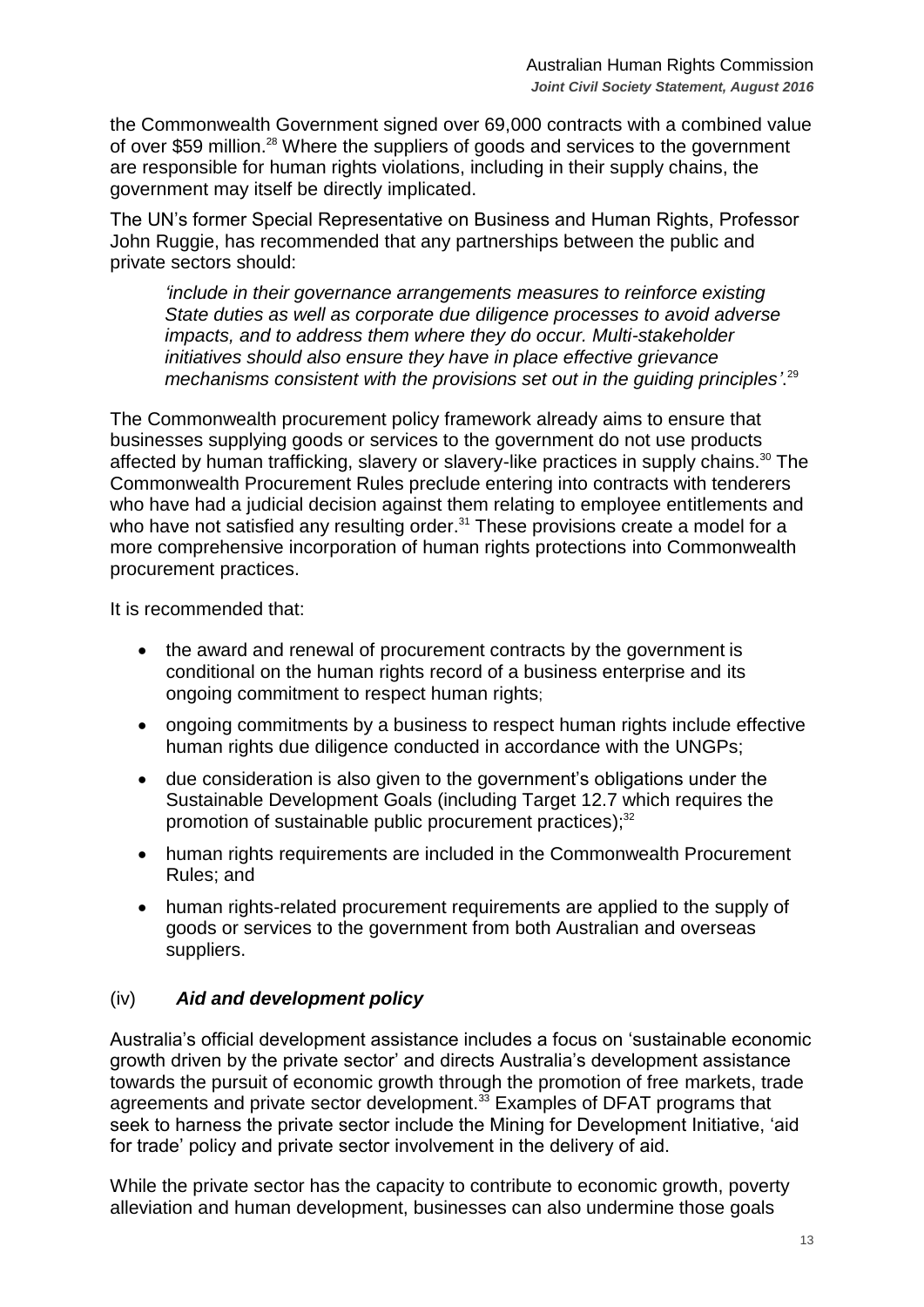when they fail to respect human rights. Aid effectiveness principles and Australia's international human rights obligations require that aid and development initiatives that involve supporting or partnering with companies must incorporate effective safeguards to protect human rights and facilitate remedies for victims where violations occur.

It is recommended that the Australian Government:

- conducts human rights impact assessments of aid and development projects and of private sector partners involved in their implementation;
- expresses a clear commitment not to partner with, or support, companies or projects responsible for human rights violations;
- establishes an effective, transparent and accessible grievance mechanism for its aid and development program available to those adversely affected by government projects; and
- investigates and remedies, via the aid and development grievance mechanism, human rights abuse when it occurs.

#### (d) *Maintaining policy coherence*

Government policy should be consistent in promoting respect for human rights.<sup>34</sup> The adoption and maintenance of a strong, coherent message on human rights by the government across domestic, regional and international fora is a key priority for civil society.

It is recommended that the Australian Government:

- undertakes, as part of the NBA, a thorough examination of its current business and human rights policy framework on a domestic (horizontal) and international (vertical) basis;
- analyses the results of the NBA to identify how best to ensure enhanced vertical and horizontal policy integration and coherence on business and human rights policy;
- proactively participates in and supports international and regional bodies (including the UN, ILO, WTO, Commonwealth, OECD, G20 and ASEAN), processes and initiatives (such as the Voluntary Principles on Security and Human Rights and the Children's Rights and Business Principles) so as to promote the UNGPs framework and responsible business practices; and
- includes, in a NAP, proposals for achieving and maintaining a consistent, coherent approach to promulgating policies that enable the government to meet its obligations under the UNGPs.

#### (e) *Trade and investment agreements*

The UNGPs require States to have due regard to their human rights obligations in entering into international investment and trade agreements and not to act so as to constrain their ability to meet these obligations.<sup>35</sup>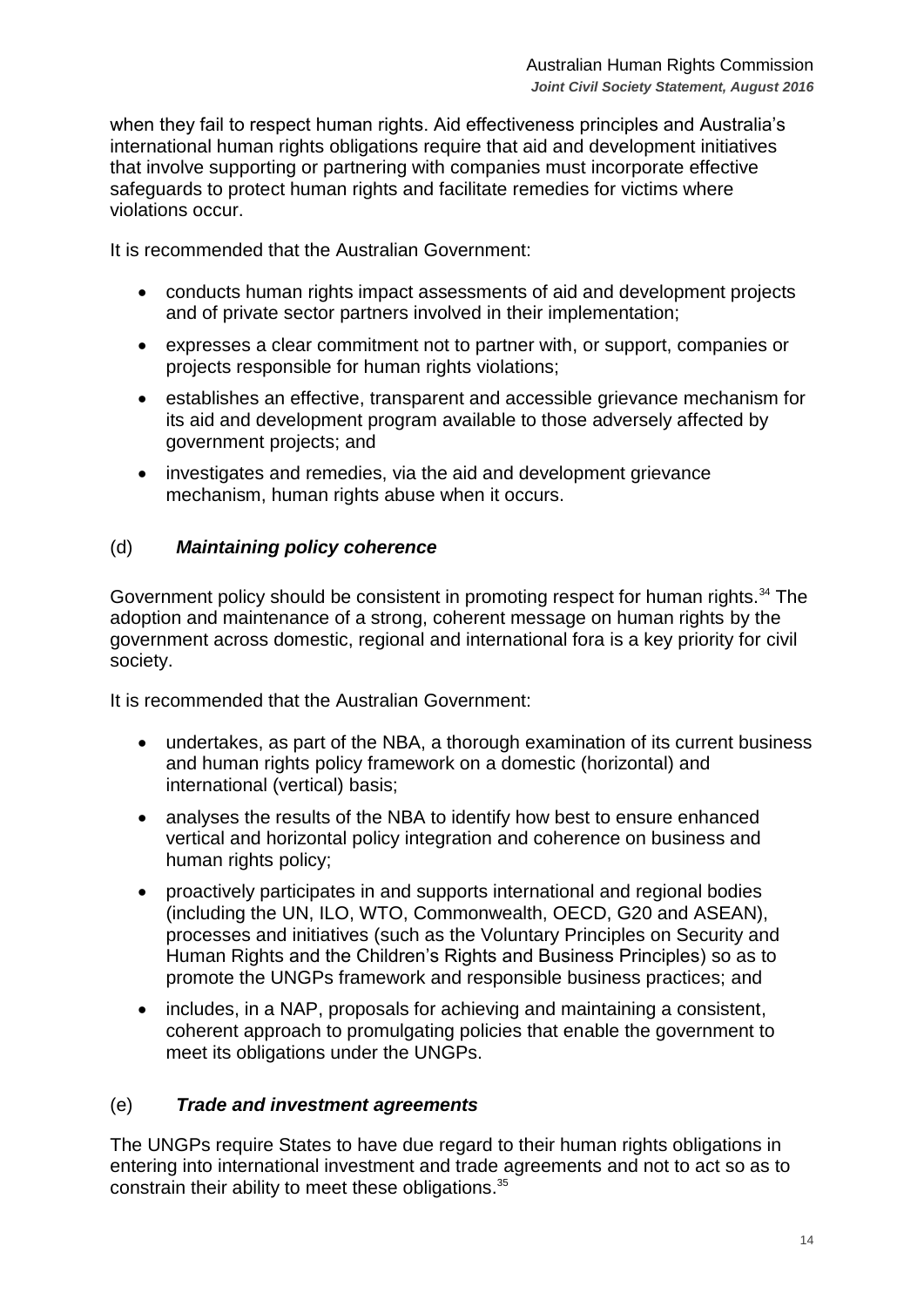It is recommended that the Australian Government:

- reviews and analyses, as part of the NBA, Australia's trade and investment relationships and agreements from a human rights compliance perspective (with special reference to investor-state dispute settlement mechanisms and stabilisation clauses); and
- explores options for human rights protections relating to Australia's trade and investment arrangements to be included in a NAP.

### <span id="page-14-0"></span>*7.3 The Corporate Responsibility to Respect Human Rights (Pillar 2)*

Business enterprises are required to respect human rights.<sup>36</sup> The UNGPs should be taken as representing a floor, rather than a ceiling, for responsible business practices. Companies should be encouraged to go beyond 'respecting' human rights and do more to 'protect' human rights, particularly when interacting with human rights defenders, who frequently risk criminalisation, violent attacks and even death, in seeking to protect human rights in at risk communities.<sup>37</sup>

Pillar 2 of the UNGPs contains the corporate responsibility to respect human rights and requires the establishment of policies and procedures, including human rights due diligence and reporting, to meet this responsibility.

In meeting its obligations under Pillar 1 of the UNGPs, the Australian Government should assist and support business in meeting the corporate human rights responsibilities articulated in Pillar 2 of the UNGPs. Keys mechanisms for achieving this include human rights due diligence and reporting – the 'know and show' elements, respectively, of the corporate responsibility to respect human rights, as expressed by the UNGPs.

#### (a) *Human rights due diligence*

Properly conducted human rights due diligence enables companies to uncover their actual and potential human rights impacts. This represents the 'know' element of corporate responsibility to respect human rights. <sup>38</sup> It is recommended that the government takes steps to reinforce the corporate responsibility to respect human rights by encouraging and supporting companies in their adoption of effective and appropriate human rights due diligence processes.

It is acknowledged that an insufficient number of Australian companies have introduced human rights due diligence processes in accordance with the UNGPs. This is particularly the case in relation to small and medium enterprises (SMEs). Civil society recommends that the Australian Government prioritises facilitating effective structural change in this area.

To achieve this, it is recommended that the Australian Government:

 examines, as part of the NBA, the current human rights due diligence activities of Australian companies;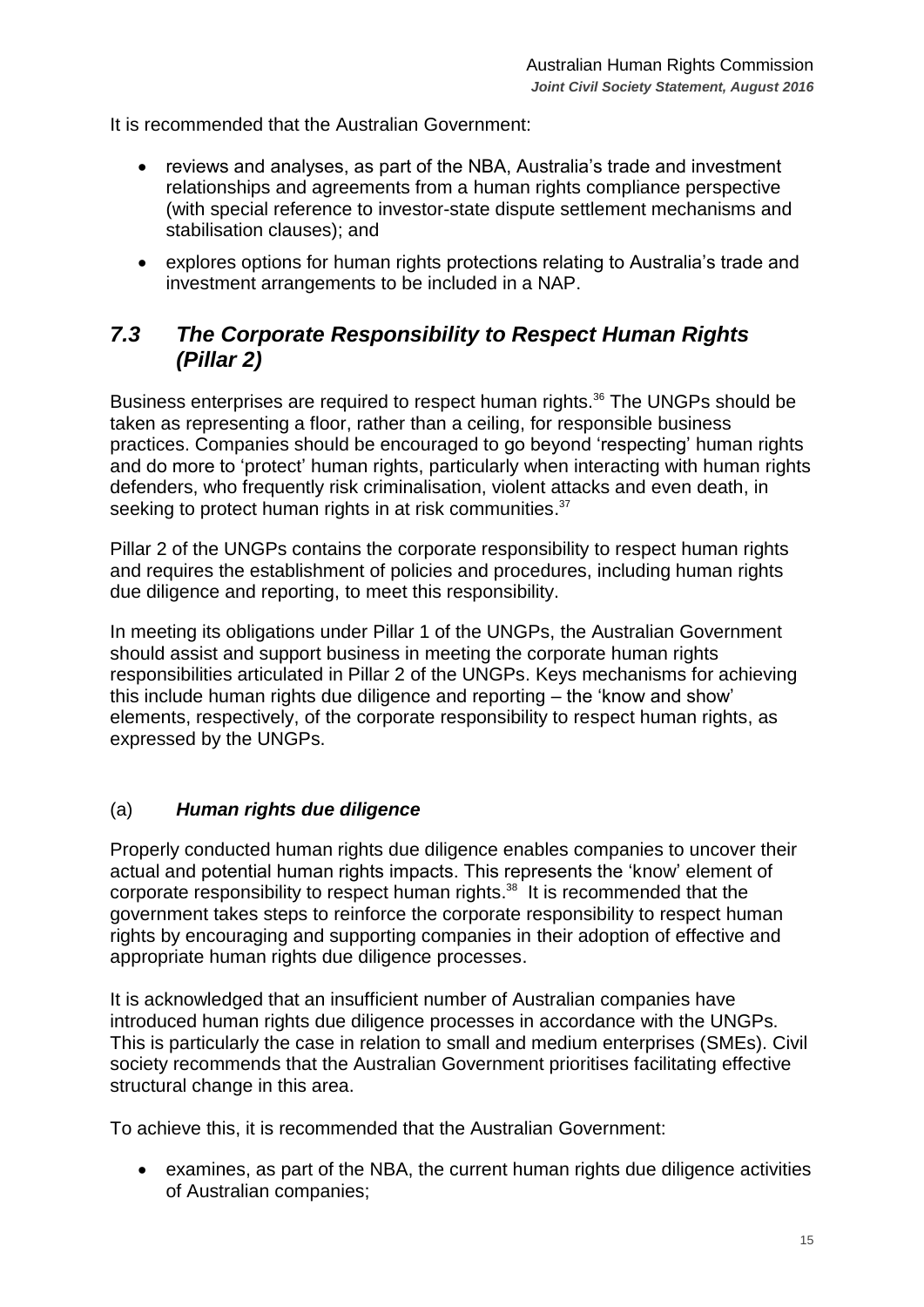- assesses, as part of a NBA, existing legislative due diligence requirements;
- considers options for building upon existing foundations so as to enhance the human rights due diligence requirements of Australian businesses;
- endeavours, through education and training programs, to bring about a cultural shift in corporate attitudes towards, and understanding of, human rights due diligence processes and procedures, with an emphasis on engaging SMEs;
- develops guidance for companies on interpreting and implementing the human rights due diligence requirements under the UNGPs, with a particular focus on SMEs;
- collaborates with civil society in developing human rights due diligence guidance for business;
- adopts human rights due diligence processes in its own business practices (see further at 7.2(c) above); and
- seeks compliance by companies with human rights due diligence guidelines and standards.

#### (b) *Reporting*

Where a company's operations, or operating context, poses the risk of severe human rights impacts, then the UNGPs require the company to report formally on how it addresses that risk.<sup>39</sup> Reporting constitutes the 'show' element of the corporate responsibility to respect human rights. The UNGPs require States to promote communication by business enterprises on their human rights impacts.<sup>40</sup>

Targeted corporate human rights reporting can play a critical role in changing patterns of behaviour and achieving greater corporate responsibility with respect to human rights. It encourages companies to critically examine their potential and actual human rights impacts and the steps required to address these impacts. It also facilitates transparency. The information yielded by company reporting provides a valuable source of information for civil society and other stakeholders (such as investors, customers and employees) on corporate endeavours to improve human rights records. This enables greater scrutiny and evaluation of the human rights performance of Australian businesses.

Increasingly, companies are required to publicly disclose information on human rights issues arising from their operations, such as steps to eradicate abusive labour practices in their supply chains. <sup>41</sup> There is also a growing trend in corporate regulators requiring greater transparency in company reporting. Companies are increasingly required to report on non-financial information, including their human rights performance. Mandatory environmental, social (generally accepted as including human rights) and governance disclosures are now required by a number of stock exchanges, including in the US, the UK and, most recently, Singapore<sup>42</sup>.

The goal of achieving greater transparency through public reporting on human rights is a priority for civil society.

In working towards this, it is recommended that the Australian Government: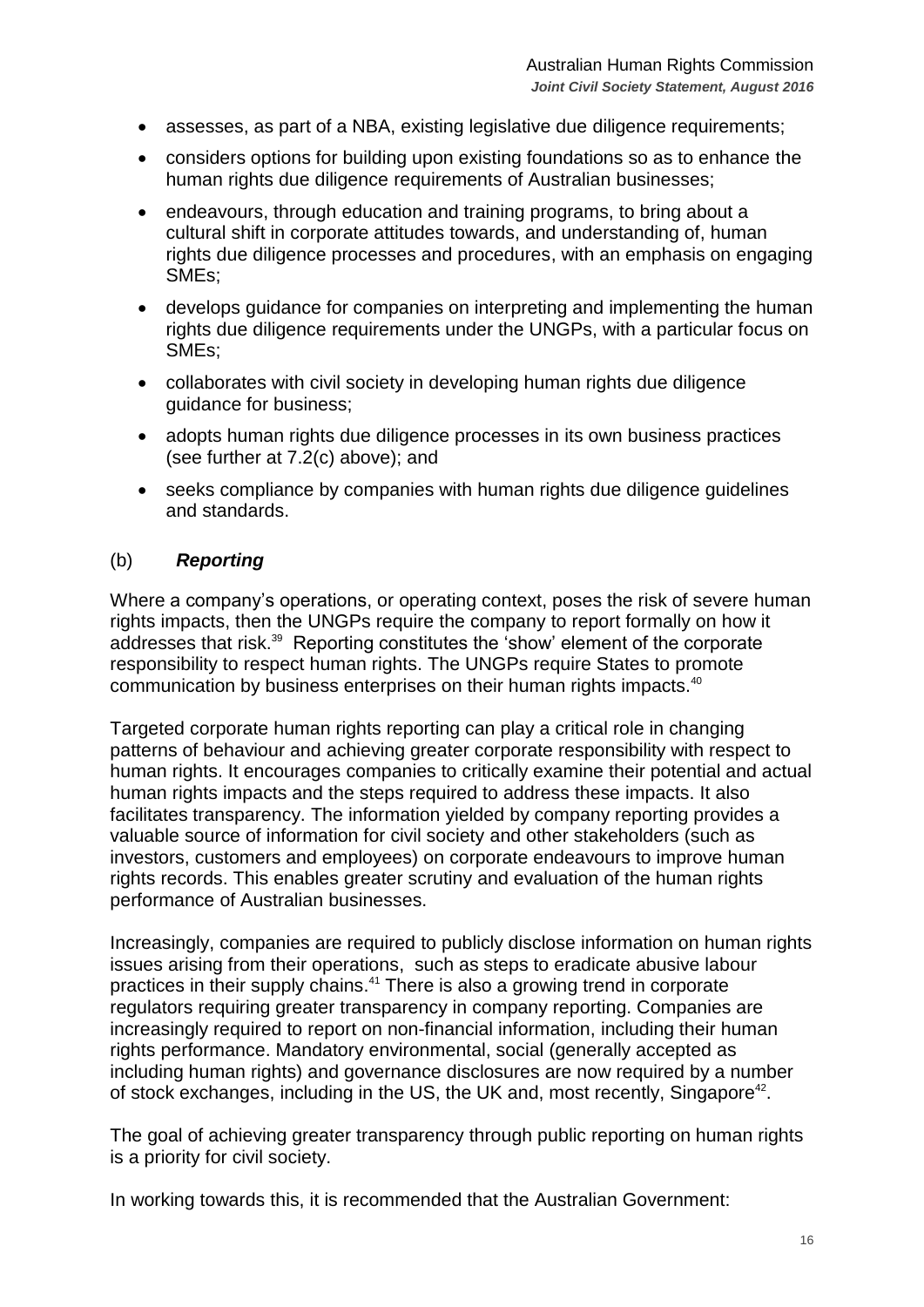- examines, as part of a NBA, the current human rights-related disclosure and reporting requirements of companies in Australia, including under the Australian Stock Exchange (ASX) Listing Rules, ASX Corporate Governance Principles and Recommendations and the Corporations Act 2001 (Cth) to ascertain whether they support the corporate responsibility to respect human rights under the UNGPs;
- consults, as part of a NBA, with stakeholders, including corporate regulators, ASIC, ASX and AusTRAC, on the adequacy from a human rights perspective of current reporting requirements in Australia and compliance with the UNGPs;
- considers, as part of the NBA, the extent to which human rights-related matters potentially meet materiality thresholds under existing mandatory disclosure requirements;
- examines, as part of a NBA, the current reporting practices of Australian businesses, particularly SMEs;
- considers options for excluding potential business partners from public procurement opportunities and other public contracts where the entity does not adequately comply with human rights-related disclosure and reporting requirements;
- considers human rights self-reporting measures;<sup>43</sup>
- considers developing best practice guidelines for companies on disclosures relating to human rights and other mechanisms to encourage enhanced reporting on human rights, in conjunction with civil society and corporate regulators; 44
- explores options for prescribing specific human rights disclosures and enforcement mechanisms so as to effect structural change; and
- includes its reporting expectations of Australian businesses in a NAP.

## <span id="page-16-0"></span>*7.4 Access to Remedy (Pillar 3)*

The UNGPs require States to take appropriate steps to ensure access to effective remedy for those affected by business-related human rights abuse.<sup>45</sup> This applies to both judicial and non-judicial grievance mechanisms. A State is required to take these steps in fulfilment of its duty to protect against human rights abuses by business.

The area of remedies is one in which governments around the world have consistently delayed in implementing the UNGPs. In Australia, civil society recommends that the government embraces the opportunities provided by the NBA and NAP processes to identify key areas in which efforts can be enhanced so as to improve access to justice for victims of corporate human rights abuses, via both judicial and non-judicial mechanisms.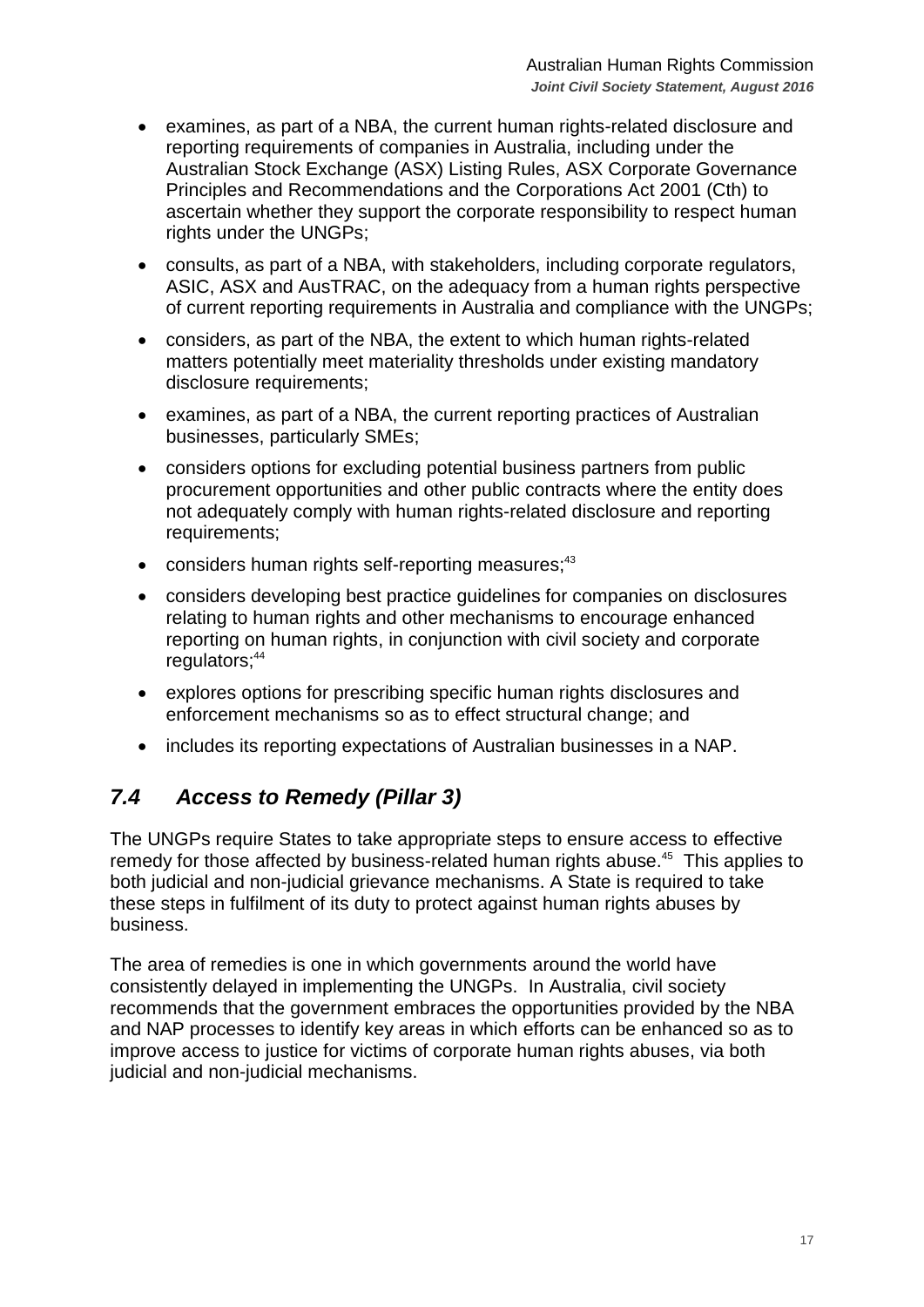#### (a) *Barriers to accessing justice*

Barriers exist which block victims of business-related human rights abuse from accessing justice and obtaining redress. These hurdles are:

- financial: prohibitive costs and lack of funding or other forms of support for legal action;
- procedural: jurisdiction of the courts, statutes of limitations, disclosure requirements and rules governing applicable law;
- practical: public awareness and access to information, claimant security and difficulties associated with evidence gathering; and
- legal: limitations on parent company legal liability due to doctrines of limited liability, separate legal personality of companies and operation of the corporate veil.

The UNGPs require States to consider ways to reduce such barriers.<sup>46</sup> To improve access to remedy for human rights abuses committed by Australian businesses, it is recommended that existing barriers are identified and analysed in the NBA and addressed in a NAP.

#### (b) *Steps to improve access to justice*

It is recommended that the Australian Government:

- conducts, as part of a NBA, an evaluation of Australia's State-based judicial and non-judicial mechanisms and measures directed at providing remedy to victims;
- examines, as part of the NBA, barriers that exist in Australia that hinder access to justice for business-related human rights abuse;
- explores options for reducing existing barriers that prevent victims of corporate human rights abuse from obtaining effective remedy;
- reviews and analyses, as part of the NBA, current support for non-State-based complaints procedures, such as those administered by companies themselves, via industry or multi-stakeholder groups or through regional and international bodies or initiatives;
- explores, as part of the NBA, the role of Australia's diplomatic and consular missions in providing redress for business-related human rights grievances and coordinating between home and host state mechanisms;
- considers options for strengthening existing State-based judicial and nonjudicial remedy mechanisms;
- considers options for enhancing support for non-State-based grievance mechanisms;
- explores options for developing and strengthening alternative remedy mechanisms that provide an alternative to the 'traditional' judicial system;<sup>47</sup>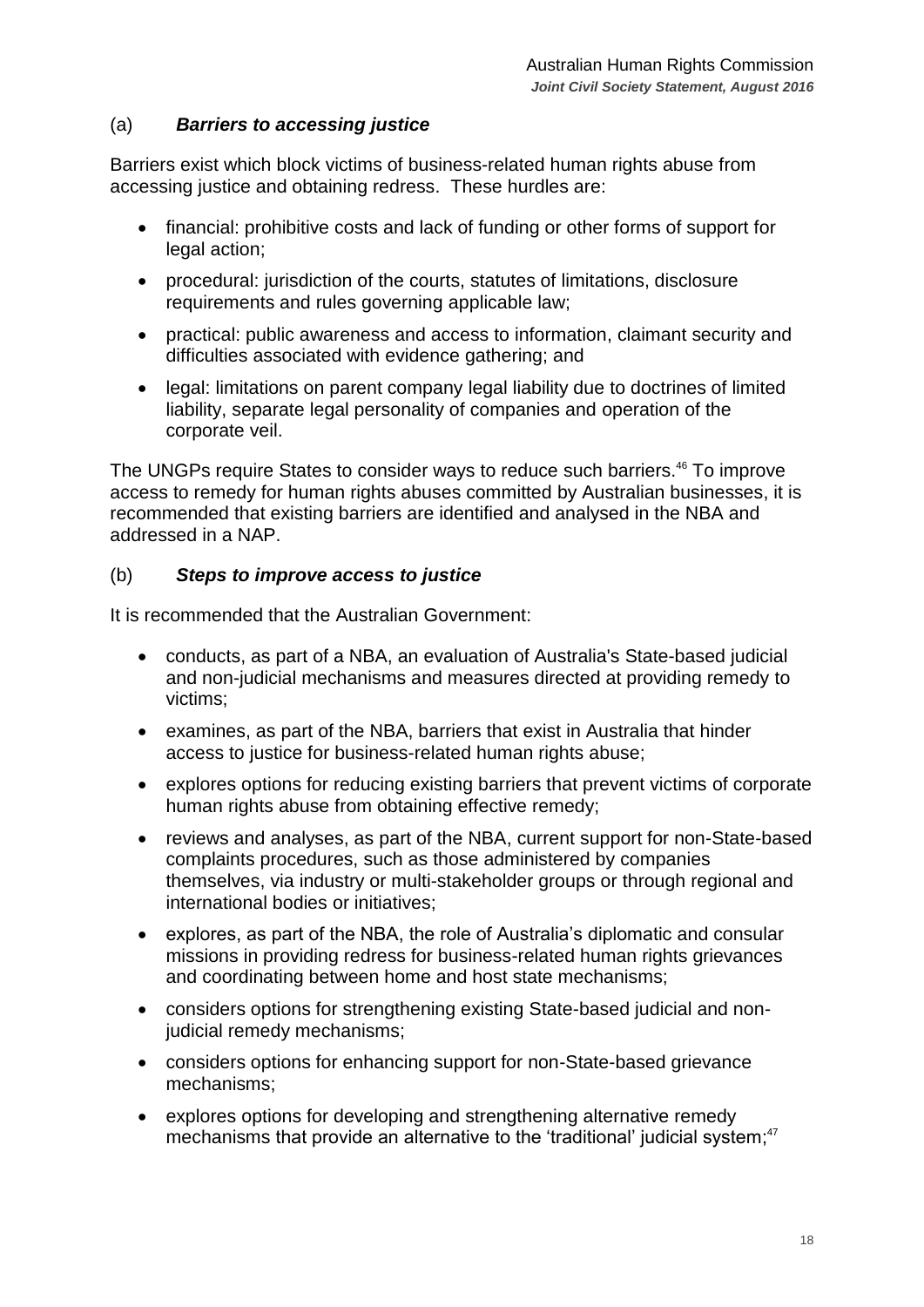- develops and implements a public education and awareness-raising program about the availability of business-related complaints mechanisms, with a special focus on non-judicial mechanisms; and
- identifies measures to effectively remove or reduce barriers, such as measures to assist financially disadvantaged claimants.<sup>48</sup>

#### (c) *Australia's OECD National Contact Point*

A key civil society priority is the need to reform the Australian OECD National Contact Point (AusNCP) in terms of its resourcing and functionality.

The OECD Guidelines on Multinational Enterprises (MNE) (the Guidelines) provide government-backed recommendations for the responsible business conduct of multinational corporations in countries adhering to the Guidelines. They cover a broad range of areas relating to business ethics, including human and labour rights, disclosure, taxation and the environment. The Guidelines have been endorsed by the Australian Government.

A potentially significant grievance mechanism for victims of business-related human rights abuse is provided by the Guidelines in the form of the National Contact Point (NCP) complaints mechanism. An NCP is the entity responsible for promoting the Guidelines on a national level within a country. It handles enquiries and matters related to the Guidelines, including investigating complaints about companies operating, or headquartered, in its country.

As noted, considerable hurdles exist to accessing justice via the judicial system in cases of business-related human rights abuse. The NCP complaints system potentially offers a number of benefits as an alternative method of dispute settlement. As a State-based non-judicial grievance mechanism, it represents a consensual and non-adversarial method of dispute resolution which is potentially cheaper and faster than more formal legal proceedings. As NCPs are not limited to considering negative human rights impacts occurring within their borders, the complaints system offers a valuable tool for tackling global human rights issues, such as those arising in transnational supply chains.

The AusNCP requires adequate funding and resourcing with staff holding relevant human rights qualifications and experience. It also requires greater independence from the government to enable it to function as an effective complaints handling procedure. It represents a key factor in Australia's implementation of the UNGPs and, as such, should be reformed, strengthened and better supported in order to enhance its functionality and help realise its potential as a non-judicial complaints mechanism in cases of business-related human rights abuse.<sup>49</sup>

In 2015, G7 leaders committed to strengthening mechanisms for providing access to remedies through NCPs, by encouraging OECD promotion of peer reviews and ensuring their own NCPs '*are effective and lead by example'.*<sup>50</sup> Civil society would welcome the demonstration of similar leadership by our government and a reform program for the AusNCP.

More specifically, it is recommended that the Australian Government:

undertakes a comprehensive review of the AusNCP in the NBA;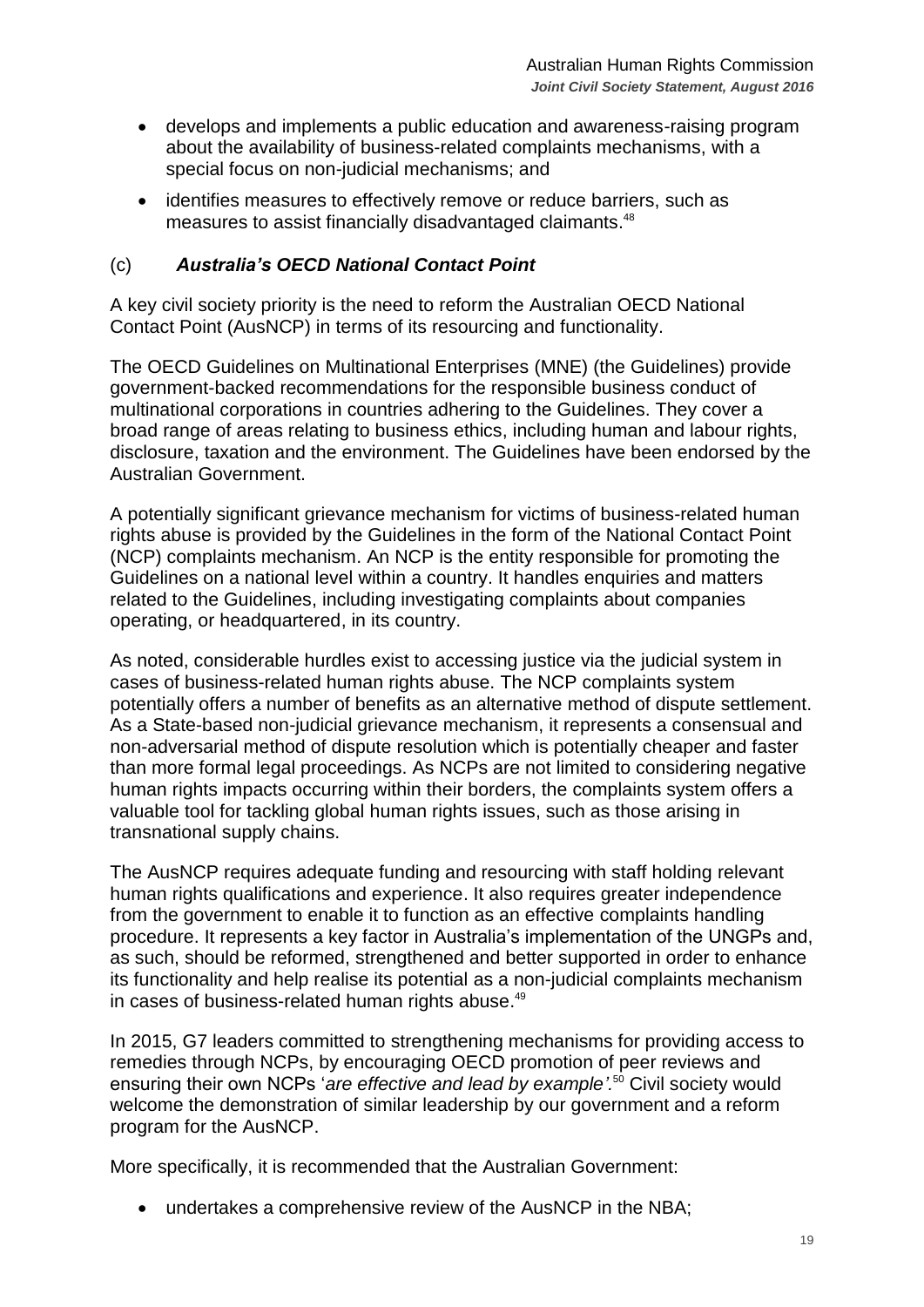- develops a strategy to promote the Guidelines, including the complaint mechanism, amongst the business and non-business community;
- restructures the AusNCP so as to ensure independence from government agencies whose role it is to promote and fund international business activity;
- considers options to increase the visibility, accessibility and effectiveness of the AusNCP;
- restructures the AusNCP to promote independence and impartiality;
- ensures that the AusNCP's structure incorporates qualified independent specialists with experience relevant to the Guidelines, including in human rights;
- considers publishing findings on whether the Guidelines have been breached where parties fail to resolve a complaint, or where an MNE refuses to engage in the AusNCP's complaint resolution process;
- develops a mechanism to ensure that recommendations of the AusNCP are taken into account by governmental authorities in their decisions on, for example, public procurement, export credits and investment guarantees;
- encourages the AusNCP to undergo the OECD-facilitated NCP peer review process;
- encourages the AusNCP to regularly contribute to conducting peer reviews of other NCPs;
- explores options for introducing a follow-up process to monitor a company's compliance with the AusNCP's recommendations;<sup>51</sup> and
- provides adequate resourcing for the AusNCP.

## <span id="page-19-0"></span>**8 Conclusion**

Civil society welcomes the announcement by the Australian Government that it will hold public consultations in 2016 on implementing the UNGPs. It is hoped that, following these consultations, Australia will progress to developing a NAP.

As outlined in this Statement, a fully participatory NBA and NAP process is a key priority for civil society. We look forward to working together with the government, business and other stakeholders, to implement the UNGPs in Australia.

#### **Endnotes**

 $\overline{a}$ 

<sup>&</sup>lt;sup>1</sup> Noting that the Human Rights Law Centre authored the following sections of this Statement: 7.2(c)(i)-(iv) (inclusive). 2

In this Statement, a reference to 'civil society' includes academia and trade unions.

 $3$  See UNGP 3(c).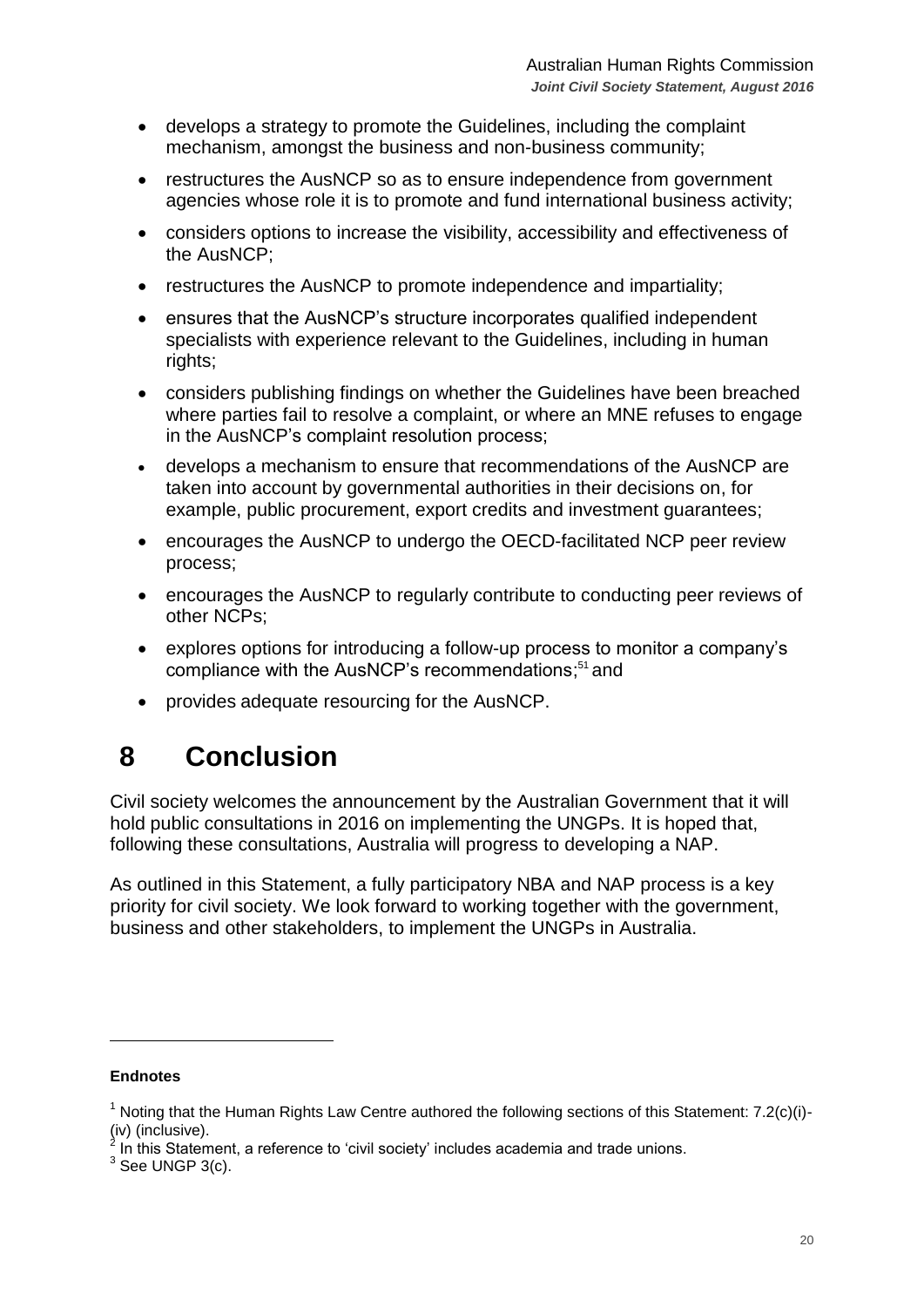<sup>4</sup> Human Rights Council Res. A/HRC/26/L.1. *Rep. of the Human Rights Council*, 26th Sess., June 10 27, 2014 (27 June 2014). Available at: [https://documents-dds-](https://documents-dds-ny.un.org/doc/UNDOC/LTD/G14/062/40/PDF/G1406240.pdf?OpenElement)

[ny.un.org/doc/UNDOC/LTD/G14/062/40/PDF/G1406240.pdf?OpenElement.](https://documents-dds-ny.un.org/doc/UNDOC/LTD/G14/062/40/PDF/G1406240.pdf?OpenElement)

<sup>5</sup> These being, the UK, the Netherlands, Italy, Denmark, Spain, Finland, Lithuania, Sweden, Norway and Colombia. Information available at:

<http://www.ohchr.org/EN/Issues/Business/Pages/NationalActionPlans.aspx> (accessed on 29 June 2016).

6 At:<http://www.ohchr.org/EN/Issues/Business/Pages/NationalActionPlans.aspx> (accessed on 29 June 2016).<br>7 Aveil

Available at: [http://www.upr-info.org/sites/default/files/document/australia/session\\_23\\_-](http://www.upr-info.org/sites/default/files/document/australia/session_23_-_november_2015/a_hrc_31_14_add.1_e.pdf) [\\_november\\_2015/a\\_hrc\\_31\\_14\\_add.1\\_e.pdf.](http://www.upr-info.org/sites/default/files/document/australia/session_23_-_november_2015/a_hrc_31_14_add.1_e.pdf)

 $8$  These calls include a letter from a coalition of non-governmental organisations, 27 January 2016 (available at: [http://hrlc.org.au/wp-content/uploads/2016/01/NAP-civil-society-letter.pdf\)](http://hrlc.org.au/wp-content/uploads/2016/01/NAP-civil-society-letter.pdf) and a *Policy Paper on an Australian NAP*, Australian Lawyers for Human Rights, 16 February 2016 (available at: [http://alhr.org.au/wp/wp-content/uploads/2016/03/NAP-Policy-Paper.pdf\)](http://alhr.org.au/wp/wp-content/uploads/2016/03/NAP-Policy-Paper.pdf).

<sup>9</sup> Noting Annex 4 (National Baseline Assessment Template), *National Action Plans on Business and Human Rights, A Toolkit for the Development, Implementation and Review of State Commitments to Business and Human Rights Frameworks,* Danish Institute for Human Rights and International Corporate Accountability Roundtable (ICAR), pages 88-145. At: [http://icar.ngo/wp-](http://icar.ngo/wp-content/uploads/2014/06/DIHR-ICAR-National-Action-Plans-NAPs-Report3.pdf)

[content/uploads/2014/06/DIHR-ICAR-National-Action-Plans-NAPs-Report3.pdf.](http://icar.ngo/wp-content/uploads/2014/06/DIHR-ICAR-National-Action-Plans-NAPs-Report3.pdf)  $10$  In framing a NBA, regard should be had to the International Service for Human Rights' (ISHR) and ICAR's *Human Rights Defenders in National Action Plans (NAPs) on Business and Human Rights*, June 2016*.* Available at: [http://icar.ngo/wp-content/uploads/2016/06/HRDs-English-FINAL.pdf.](http://icar.ngo/wp-content/uploads/2016/06/HRDs-English-FINAL.pdf)

<sup>11</sup> Including representatives from non-governmental organisations, academia, impacted communities, the Commission, trade unions and other industry bodies business.

<sup>12</sup> As contemplated by The Office of the High Commissioner for Human Rights, *Accountability and Remedy* report, 10 May 2016, page 11. Available at:

[http://www.ohchr.org/Documents/Issues/Business/DomesticLawRemedies/A\\_HRC\\_32\\_19\\_AEV.pdf.](http://www.ohchr.org/Documents/Issues/Business/DomesticLawRemedies/A_HRC_32_19_AEV.pdf) Including children, women, persons with disabilities, indigenous Australians, migrant workers and their families, LGBTIQ, impacted communities and older Australians.

Noting recent corporate disclosure developments in the UK, the US and the EU relating to conflict minerals and modern slavery.

<sup>15</sup> See UNGP 1. Available at:

 $\overline{a}$ 

[http://www.ohchr.org/Documents/Publications/GuidingPrinciplesBusinessHR\\_EN.pdf.](http://www.ohchr.org/Documents/Publications/GuidingPrinciplesBusinessHR_EN.pdf)

<sup>16</sup> See Commentary on UNGP 1.

<sup>17</sup> Including guidance on managing supply chain relationships, directors' duties, human rights due diligence and reporting.

 $18$  Noting that there should also be a focus on ensuring that existing and future laws do not constrain the ability of companies, and their officers, to act in accordance with the UNGPs.

<sup>19</sup> See UNGP 1 (author's emphasis).

 $20$  See UNGP 2 (author's emphasis).

<sup>21</sup> An example of Australian legislation with extra-territorial effect is provided by the *Illegal Logging Prohibition Act 2012*.

 $22$  See UNGPs 4, 5 and 6.

<sup>23</sup> Human Rights Council Res. A/HRC/32/45, *Report of the Working Group on the issue of human rights and transnational corporations and other business enterprises*, 4 May 2016. Available at: [https://documents-](https://documents-ddsny.un.org/doc/UNDOC/GEN/G16/091/71/PDF/G1609171.pdf?OpenElement)

[ddsny.un.org/doc/UNDOC/GEN/G16/091/71/PDF/G1609171.pdf?OpenElement.](https://documents-ddsny.un.org/doc/UNDOC/GEN/G16/091/71/PDF/G1609171.pdf?OpenElement)

 $24$  See UNGP 4.

 $25$  See UNGP 4.

<sup>26</sup> Human Rights Council Res. A/HRC/32/45, *Report of the Working Group on the issue of human rights and transnational corporations and other business enterprises*, 4 May 2016. Available at: [https://documents-](https://documents-ddsny.un.org/doc/UNDOC/GEN/G16/091/71/PDF/G1609171.pdf?OpenElement)

[ddsny.un.org/doc/UNDOC/GEN/G16/091/71/PDF/G1609171.pdf?OpenElement](https://documents-ddsny.un.org/doc/UNDOC/GEN/G16/091/71/PDF/G1609171.pdf?OpenElement)

See Commentary on UNGP 5.

<sup>28</sup> Australian Government, Department of Finance, *Statistics on Government Procurement Contracts*, available at: [http://www.finance.gov.au/procurement/statistics-on-commonwealth-purchasing](http://www.finance.gov.au/procurement/statistics-on-commonwealth-purchasing-contracts/)[contracts/](http://www.finance.gov.au/procurement/statistics-on-commonwealth-purchasing-contracts/)